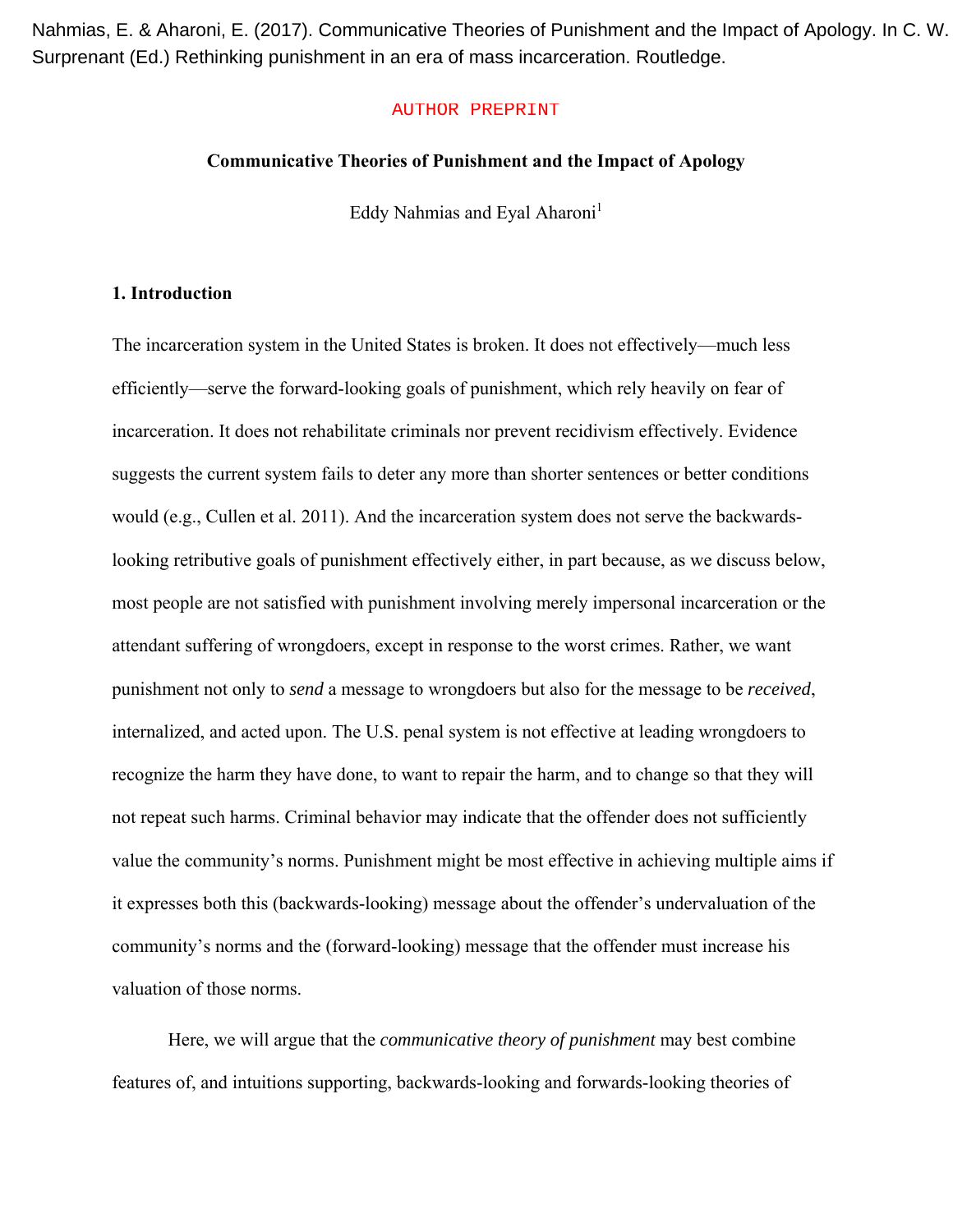punishment, while also going beyond the expressivist theory's limited aim of expressing the community's condemnation of crime. We will then suggest some empirical predictions of such a theory and present a pilot study aimed to test some of these predictions. A background assumption of our discussion is that improving our broken incarceration system requires a better understanding of people's punitive psychology, such that proposed reforms to the system can serve the functions of public safety and rehabilitation without requiring deviations from people's punitive psychology that would risk a rejection of those reforms.

### **2. The Communicative Theory as a Unifying Theory of Punishment**

The communicative theory of punishment states that the aim of punishment, including but not limited to incarceration and 'hard treatment', is to communicate to offenders (and to the rest of the community) both the message that they have violated the norms of their community and the demand that they must respond to this message appropriately. Punitive acts ideally express the condemnatory message in ways that will lead offenders to repent their crimes, to repair harms they have caused, and to reform so that they can be trusted not to repeat their wrongdoing (see Duff 2001). Though most often advanced as a *justificatory* theory of punishment, the communicative theory provides a framework for a *descriptive* account of our punitive psychology that helps explain the diversity of people's intuitions about just punishment, in part by explaining people's close attention to the mental states of offenders both leading up to crimes and in response to being caught. We will focus here on the descriptive advantages of the communicative theory, highlighting some justificatory features as they arise. Below, we describe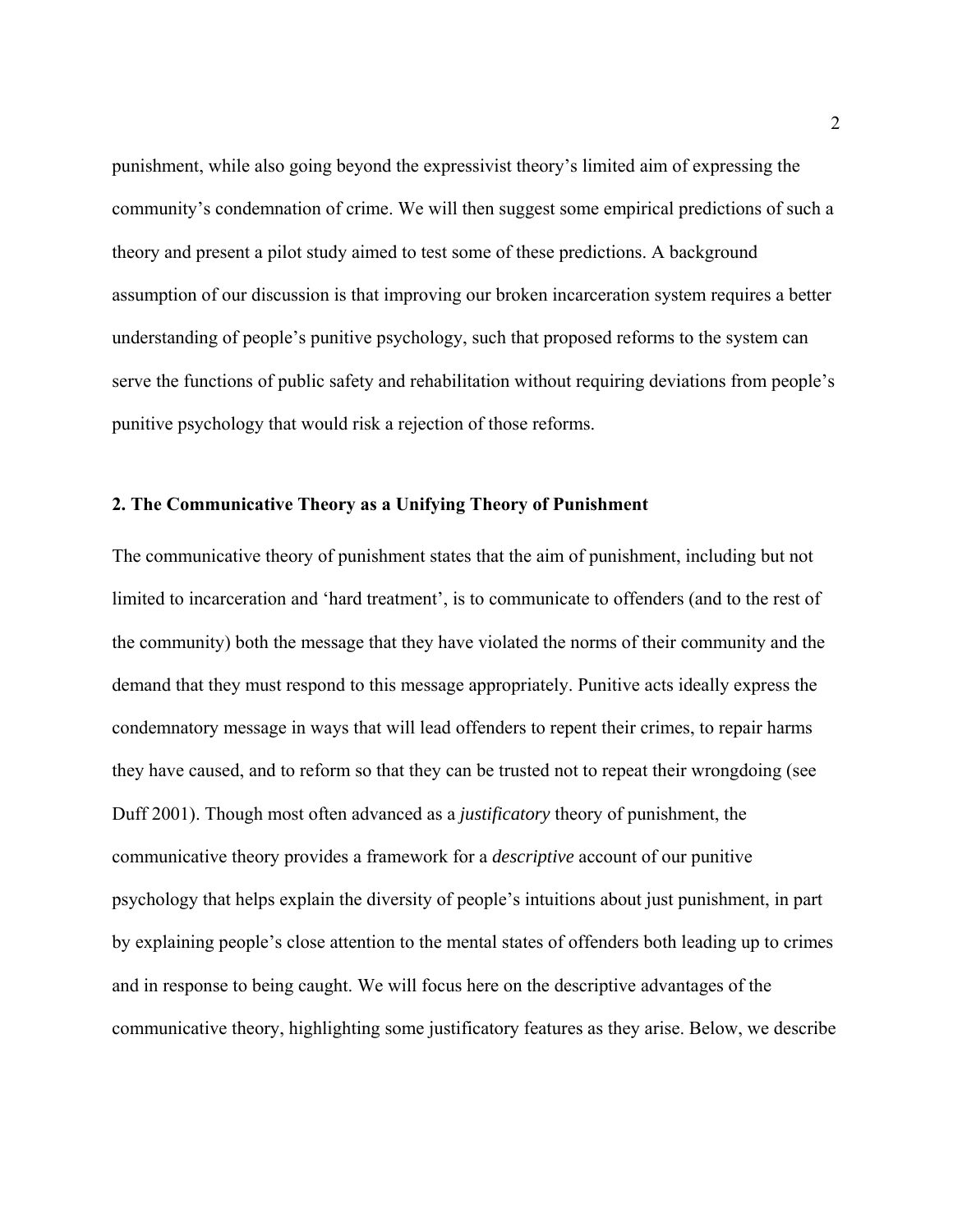traditional theories of punishment in terms meant to be as neutral as possible between their being descriptive or justificatory.

 The traditional theories of punishment (except for 'mixed theories') are 'one-directional'. Pure retributive theories are solely backwards-looking, stating that we punish in order to give offenders what they deserve for their past wrongdoing, typically meted out in terms of suffering proportionate to the harms they have willingly brought about. Such theories attend to past mental states of offenders to assess what punishment they deserve, since responsibility for outcomes depends in part on what the agent knew, intended, and controlled. But retributive theories do not attend to the offender's mental states in response to punishment (except perhaps the amount of his suffering)—for instance, whether he better understands his community's values. While some suggest that retributive punishment is most satisfying for victims and members of the community, the theory does not suggest a role for the responses of victims or the community to the punishment of offenders. And it may be, as we explain below, that people are most satisfied with punishment when any suffering it engenders serves to make the offender understand the nature of his crime and motivate him to change accordingly.

 Most rival theories to retributivism are purely forward-looking, stating that we punish in order to bring about particular consequences, such as specific or general deterrence, incapacitation, or rehabilitation (if one *defines* 'punishment' as requiring offenders to suffer pain or setbacks through hard treatment solely because they deserve it, then these rival theories will be *alternatives to*—not theories of—punishment). Consequentialist theories attend less closely to the past mental states of offenders, since they are not assessing desert. Instead, they consider mental states only to the extent that they are relevant in determining what it will take to deter or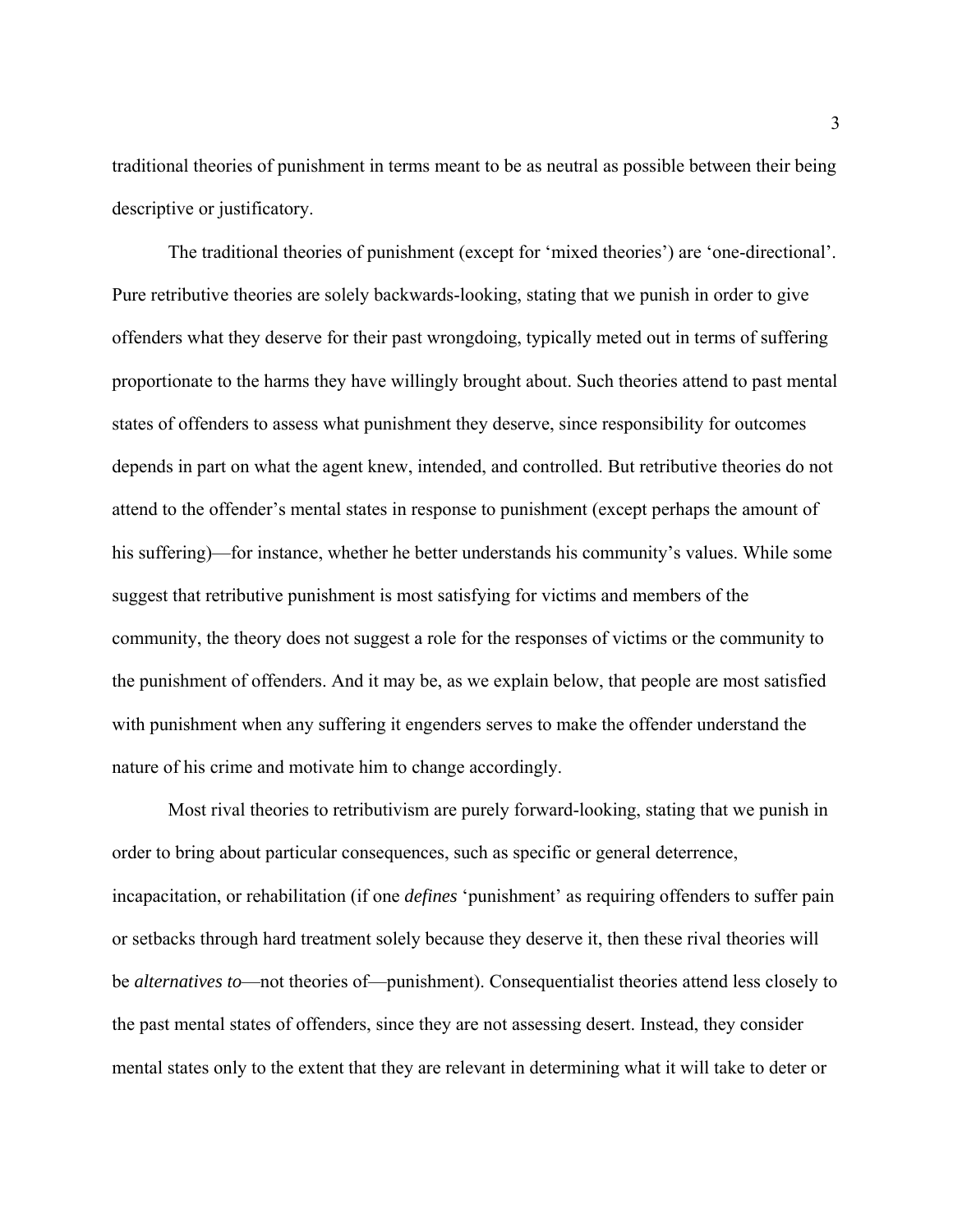incapacitate actual or potential offenders or whether an offender has been rehabilitated sufficiently to release him. And they are concerned with victims and community responses only to the extent that these responses are relevant to general deterrence or acceptance of the legal system's practices.

 None of these one-directional theories adequately captures people's various interests in or attitudes towards punishment, including our obsession with the mental states of offenders—their intentions, beliefs, attitudes, and traits both leading up to their crimes and in response to their conviction and punishment. A more expansive theory is needed to unify the plurality of our punitive aims and intuitions. As Bedau and Kelly put it, "A strait-laced purely retributive theory of punishment is as unsatisfactory as a purely consequentialist theory with its counter-intuitive conclusions (especially as regards punishing the innocent). The practice of punishment, to put the point another way, rests on a plurality of values, not on some [single] value to the exclusion of all others" (2015). (See also the pluralistic purposes for sentencing outlined in the U.S. Model Penal Code (American Law Institute §1.02.) and recent suggested revisions that reference both retributivist aims and restorative justice.)

The communicative theory of punishment is 'multi-directional' in a way that can address some of these limitations of other theories. It is backwards-looking, like retributive theories, in that it requires that punishment be communicated only towards those who deserve it *because* of what they actually did. And it suggests close attention to the mental states of the offender before and during the crime to assess what punishment he deserves to have communicated to him. To know what punishment is appropriate, we must assess the offender's intentions, plans, and knowledge.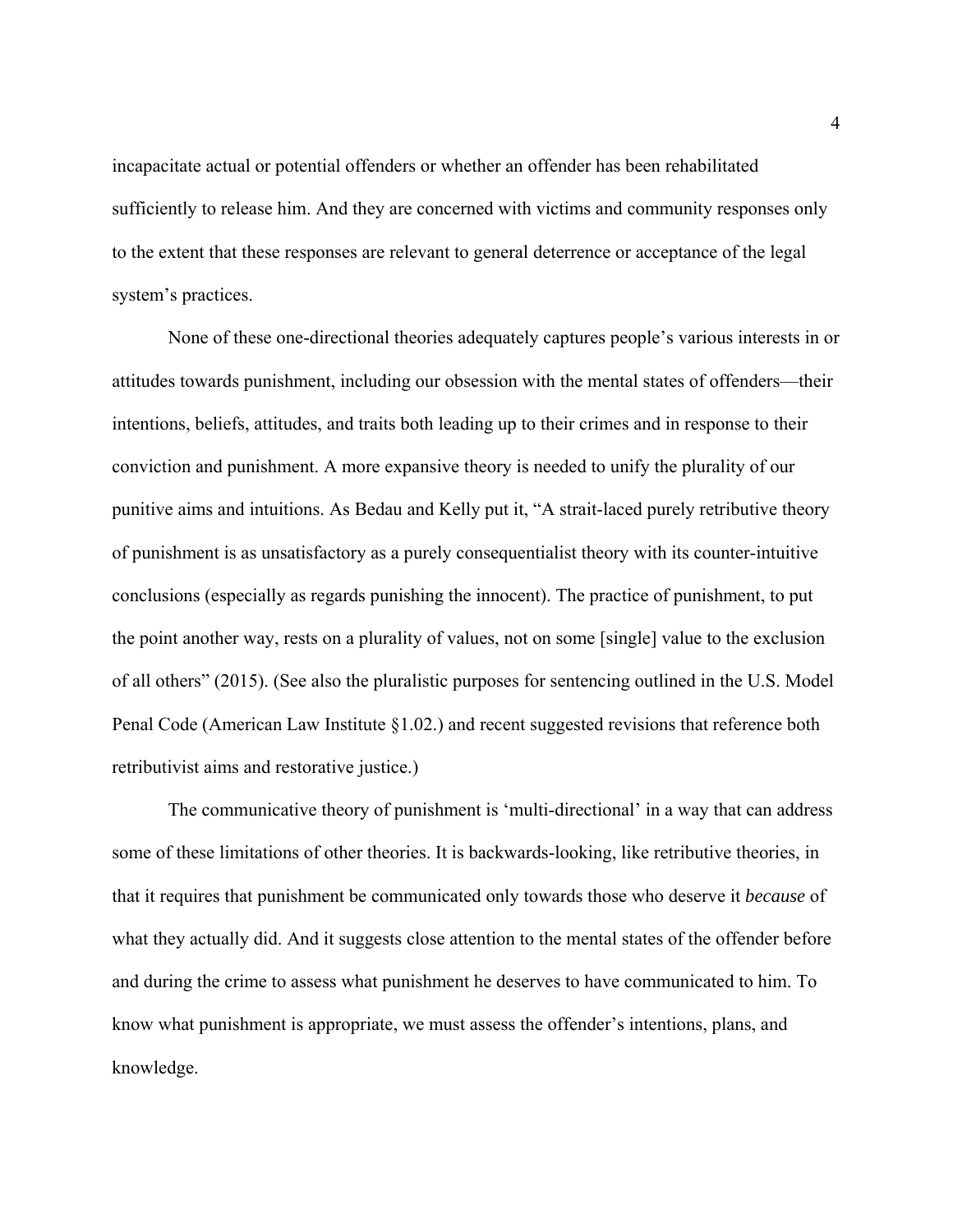The communicative theory also includes elements of the expressive theory of punishment, which assesses the guilt of the offender and nature of the crime in order to express a corresponding level of moral condemnation to him and to the community for the offense (e.g., Feinberg 1965). But unlike the expressive theory, the communicative theory takes punishment to involve more than just one-way expression of the community's negative response to norm violations. The communicative theory goes further to *demand a communicative response* from the offender. And this responsive feature also explains its forward-looking aims. The punishment system commits the community (through its designated authorities) to carry out punitive acts that serve as directives or commands to the target offenders to carry out those directives.

Hence, the communicative theory suggests that punitive acts aim to achieve outcomes, many of which overlap with the standard forward-looking theories of punishment. Punishment aims to alter the offender's relevant mental states so that he increases his valuation of the community's norms (his respect for the law). Hence, it is essentially rehabilitative, though not primarily by inducing fear of punishment, but rather by helping the offender become reintegrated into the community once he has signaled that he better understands and values its norms. Such signals suggest that two crucial features of communicative punishment will be evidence of remorseful apology and costly compensation. Given the facts of human psychology, these demands of remorse, rehabilitation, and reparation will require that the offender experiences deprivation and suffering, and in some cases may be achieved best through the 'hard treatment' sometimes presented as the essential feature of punishment. However, the primary aim of punitive acts, on this view, is not merely or mainly the suffering suggested by retributive theories. Furthermore, current incarceration practices are poorly designed to encourage the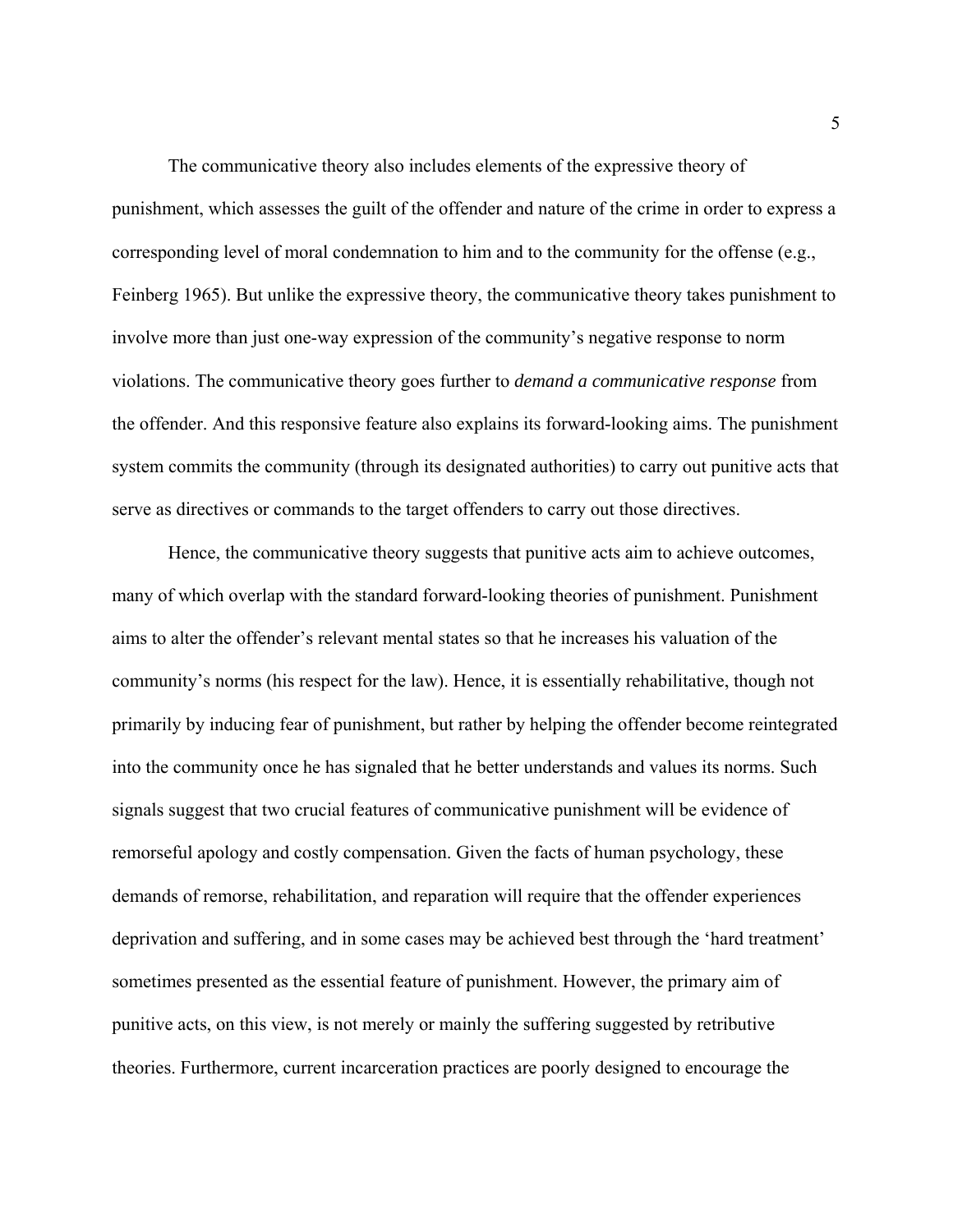outcomes suggested by the communicative theory. To demand of offenders that they reform, repent, or restore requires substantial reforms to the penal system so that it provides the means to allow that these communicative demands can in fact be met by convicted criminals.

Indeed, communicative punishment treats offenders as autonomous members of the community—albeit, ones who have not properly valued its norms—rather than aiming to exclude them or treating them as 'objects' to be fixed, or as 'outlaws' literally *out*side the community's legal norms. In this way, it avoids the potential dehumanization of criminals suggested by purely forward-looking theories of quarantine or rehabilitation (e.g., C.S. Lewis 1949). Rather than taking what P.F. Strawson (1962) calls the 'objective stance' towards offenders—aiming to manage, control, or fix them—communicative punishment treats offenders from within the 'participant stance' with the expectation that they have the cognitive capacities to respond to the demands communicated to them. (The connections between the communicative theory of punishment and Strawson's influential theory of moral responsibility have not been sufficiently explored, but see McGeer 2011.) In treating offenders as persons who are members of the community, communicative punishment might be more effective at changing their behavior over the long term than punishments targeted directly and exclusively at behavior modification. Offenders motivated to internalize social norms regulate themselves, whereas motivating them with extrinsic reinforcers will only work as long as those reinforcers are present.

Nonetheless, people will be inclined to take the objective stance towards some criminals, especially those who commit the most heinous crimes, who recidivate, who are perceived as lacking relevant psychological capacities, or who are perceived as members of out-groups or having little potential value to the community. Some of these offenders may in fact lack the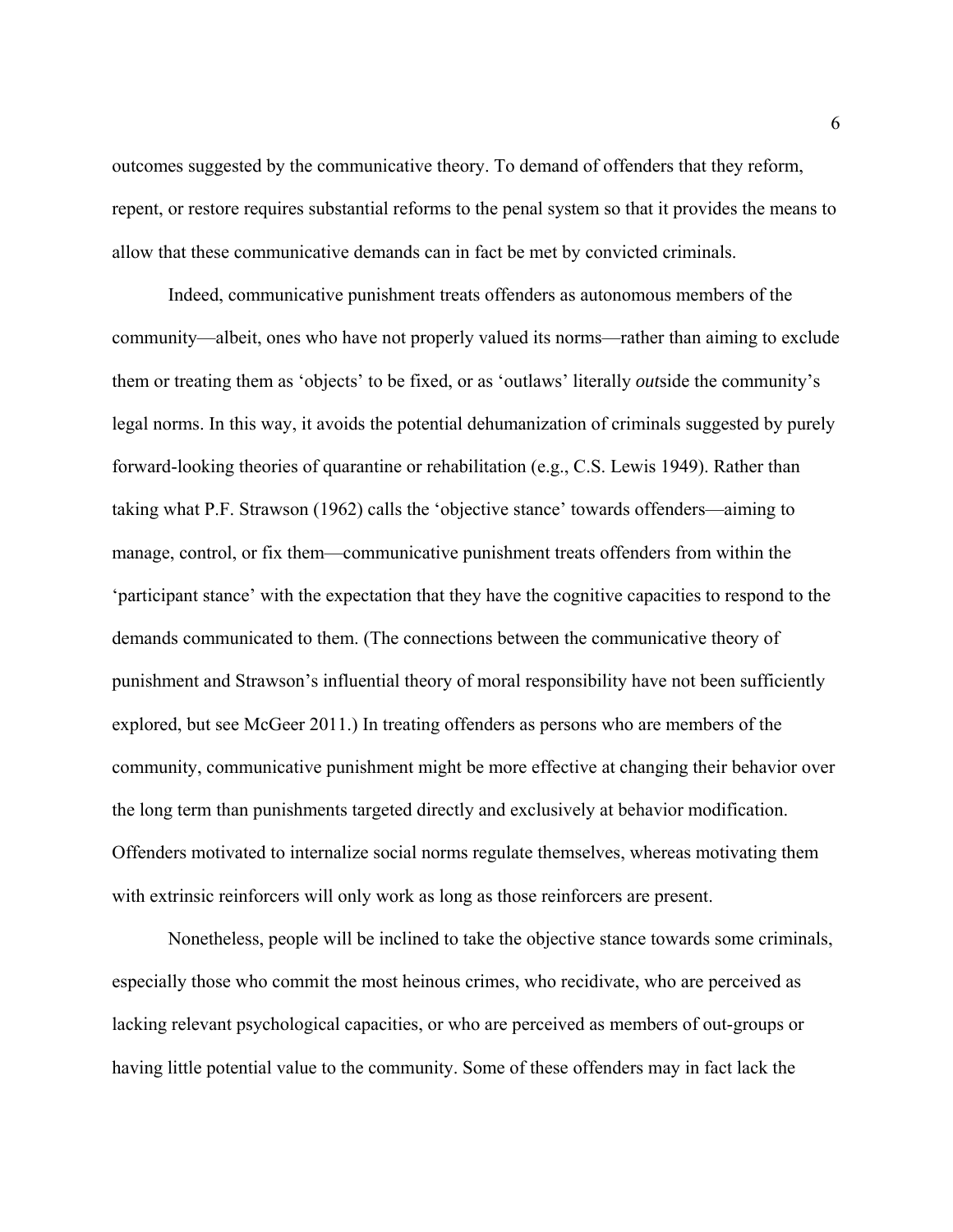capacities to receive or respond to the message communicated by punishment. It may be that the communicative theory must 'bifurcate' and allow for different types of treatment for some of these criminals, just as Strawson allows that it will be appropriate to take the objective stance towards some who wrong us (see Duff 2001: 166). However, the 'worst of the worst' pose challenges for every theory of punishment (e.g., forward-looking theories may require permanent quarantine; retributivism may suggest execution). But the communicative theory can, in practice, suggest ways to increase the scope of those offenders whom we are inclined to see as appropriate targets of inclusive communication rather than exclusory quarantine or dehumanizing treatment. This process will likely require encouraging people to see fewer criminals as irredeemable or as members of an out-group and more as members of the community with whom communication is possible, with the hope that it can lead to reintegration. Doing so will presumably require reforms to the way the legal system describes and treats crimes, criminals, and punishment.

#### **3. The Psychological Plausibility of the Communicative Theory**

The communicative theory of punishment seems to accord well with humans' punitive psychology. First, it is an extension of the attitudes and expressions used in our interpersonal relations when others treat us in ways that show a lack of proper valuation (or respect) for our relationship with them. When our friends, family members, or colleagues violate our normative expectations, we feel and express indignation or resentment, which communicates to them demands for expressions of remorse, potentially for reparative actions, and especially for commitment to better future behavior. Our ultimate aim is typically not to make them suffer, except insofar as they experience negative emotions associated with remorse or the setbacks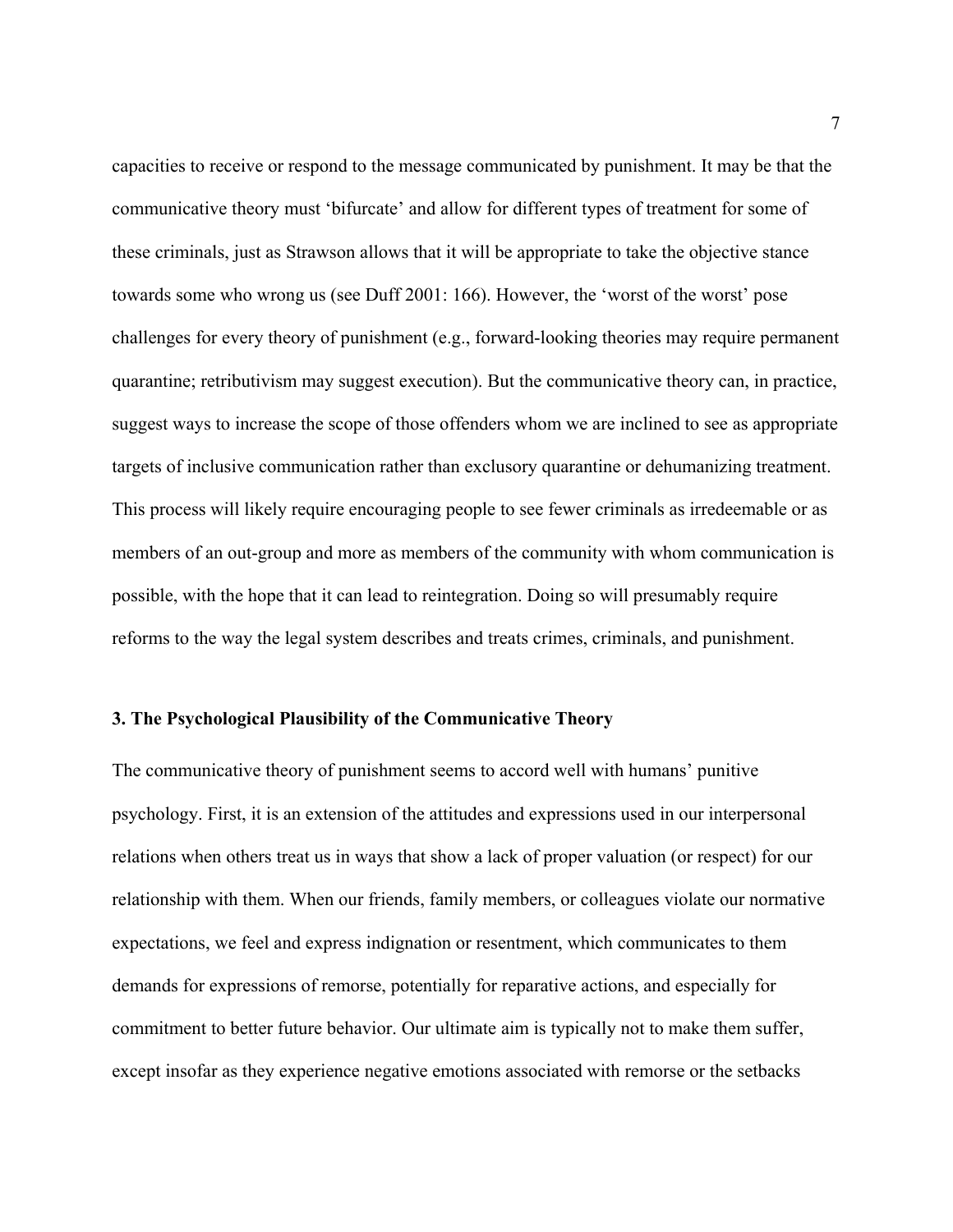required to make up for their wrongs. The aim of these emotions from the offender and the offended—from moral anger to remorse (what Strawson calls the 'reactive attitudes')—is ultimately to motivate us to repair relationships. To the extent that we are able to see criminal offenders as members of the community and aim to reintegrate them, the communicative functions of punishment are *extensions* of, not replacements for, our interpersonal punitive attitudes and responses.

Second, the communicative theory resonates well with evolutionary models of punishment. According to these models, punitive motivations evolved to protect members of the social group against those who threaten the norms that enable the group to thrive. Those who were unwilling to support the punishment of cheaters would have suffered a fitness cost at the hands of those cheaters, breaking down the benefits of participating in a social group. For example, if some members consistently reap the spoils of group hunting without contributing to the hunt, and without facing punitive sanctions, these cheating behaviors will be selected over cooperative behaviors. Hence, punitive responses would be selected for to allow the possibility of large-scale cooperation.

In the long term, potential cooperators are valuable enough to the community that efforts to try to reintegrate cheaters back into the community could be more beneficial than the costs of trying to ostracize or kill them. If so, then these pressures would likely select for punitive sentiments that motivate us to punish in a way that appeals not just to cheaters' fears of retaliation, but to their internal values. Specifically, these responses should signal to cheaters that they have undervalued the norms of the community and must update that valuation in order to reap the future benefits of community membership (Petersen et al. 2012; Sell 2005; Sznycer et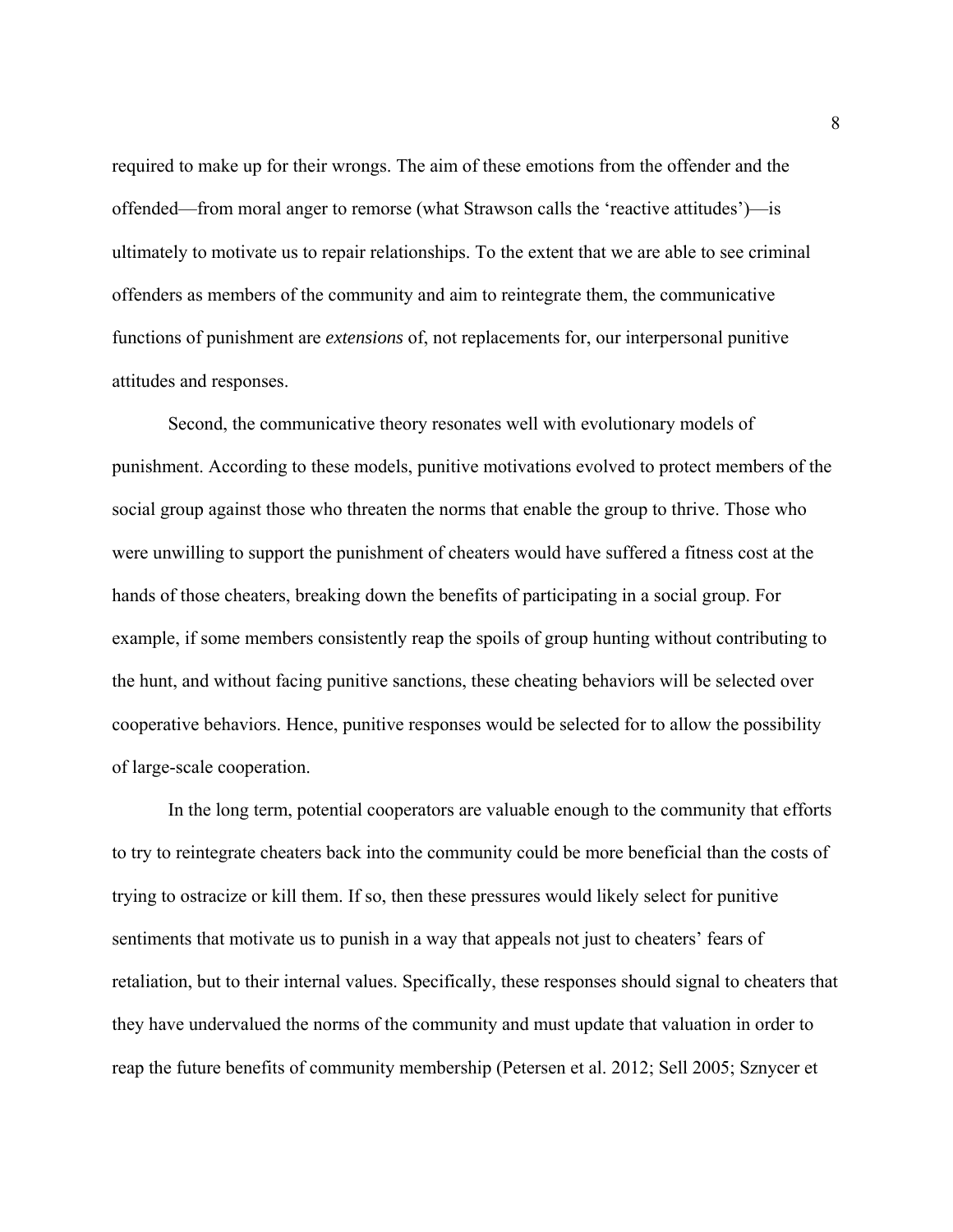al. 2016; Tooby et al. 2008; Tooby & Cosmides 2008). In this context, it would be useful to be able to accurately assess, and possibly increase, the capacity and willingness of offenders to internalize the social norms. Humans' strong interest in gauging offenders' intentions, previous behavior, and sincerity of apology seem, therefore, to accord with the punitive psychology suggested by communicative punishment. Ultimately, the forward-looking selective processes that allowed large-scale cooperation in our ancestors may have given us the backwards-looking reactive attitudes that motive punishment. But the goal of these punitive emotions and the actions they motivate is to appraise and communicate the need and possibility for reconciliation.

 Furthermore, the communicative theory of punishment suggests that our punitive responses should be sensitive to whether the offender understands the message. Indeed, research supports this hypothesis. For example, Gollwitzer and colleagues (2009, 2014) found that participants were more satisfied with their punitive acts when they received evidence that the offender understood why he was being punished and even more so when he indicated even a minimal commitment to avoid future wrongdoing. These studies challenge some earlier studies (e.g., Carlsmith et al. 2002; Darley et al. 2000) suggesting that people are motivated to punish primarily by the retributive aim of harming the offender and to vent their anger (see Nadelhoffer et al. 2013). The Gollwitzer et al. studies, however, involved economic games, so the stakes were relatively low and the signals were minimal (e.g., "OK—I was greedy… and now I see what's wrong with that… I shouldn't be such a jerk in a situation like this"). Whether our desire to motivate such understanding of wrongdoing in the offender in these low-stakes contexts also applies to more serious wrongdoing has not been sufficiently studied. Thus, one motivation for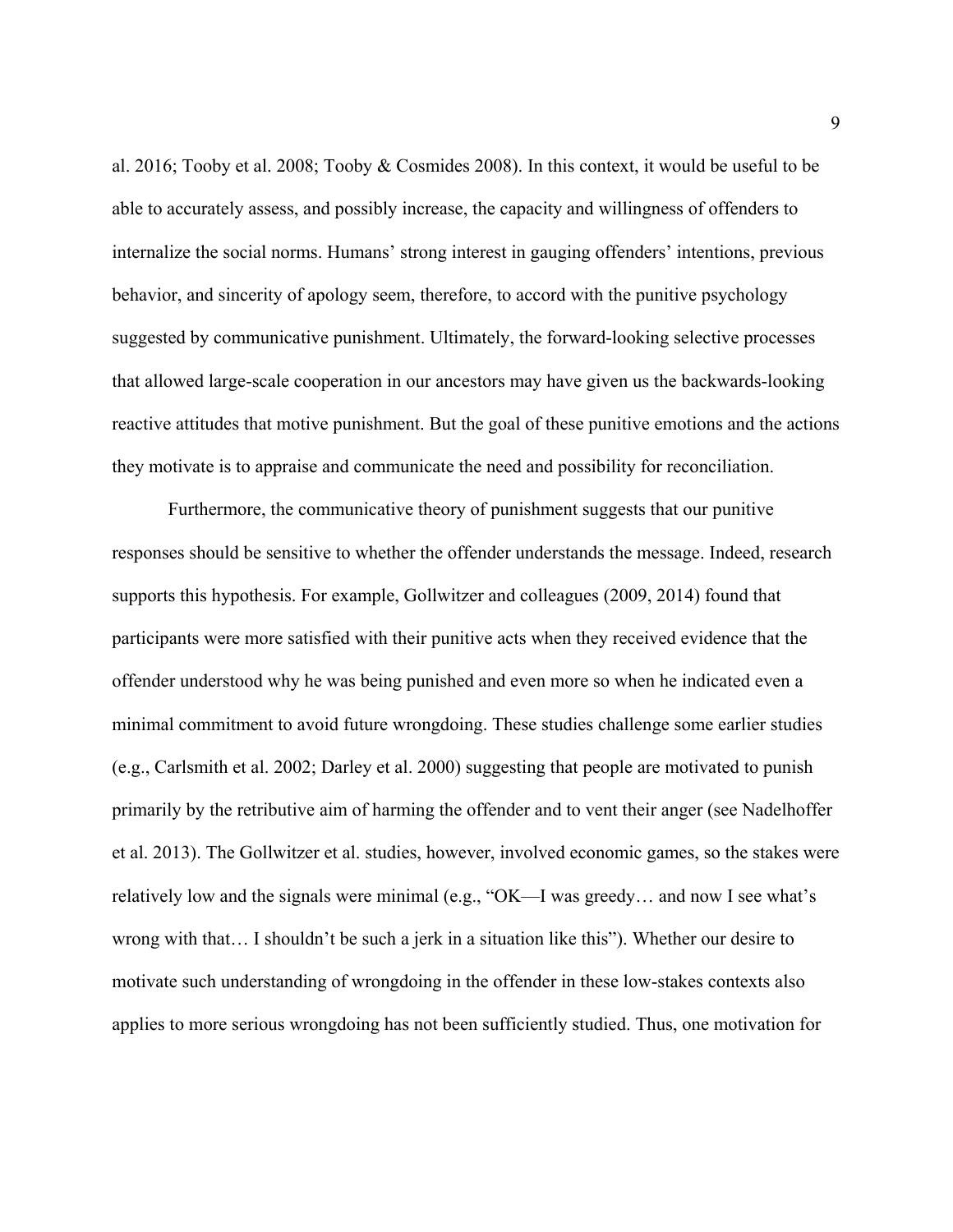our study is to test the effects of such responses to punishment, in the form of apologies, in the context of criminal wrongdoing.

### **4. Testing the Impact of Apology on Punishment Judgments**

The communicative theory suggests a range of empirical predictions that would be useful to test. A few of these have been explored (e.g., research on restorative justice programs, reparations, and apologies; e.g., Schinkel 2014; Gold and Weiner 2000; Jehle et al. 2009; Peterson et al. 2012; Petrucci 2002; Rachlinski et al. 2012; Robinson et al. 2012; Scher and Darley 1997; O'Hara and Yarn 2002). Here, we focus on how information about relevant mental states of a criminal offender impacts punitive judgments, specifically information from which people can make inferences about the intentions and planning of the offender in carrying out the crime, about his character based on criminal history, and about the sincerity of his apology in response to his crime.

To determine whether the offender adequately values community norms, it is necessary to appraise his initial motivation and to rule out relevant excuses or justifications for the violation. For example, it would be useful to know if the offense was *intentional* in a way that indicates recognition of and disregard for the risks of harm to others. Those who commit the same act opportunistically, for instance, likely do not undervalue the community's norms as much, and therefore may be less likely to reoffend than someone who has planned their crime. Thus, punishing people whose violations were less intentional would be less efficient.

Similarly*,* to be sure that a punishment will be understood and will effectively reform the offender, we would need to know whether the offender is capable of internalizing the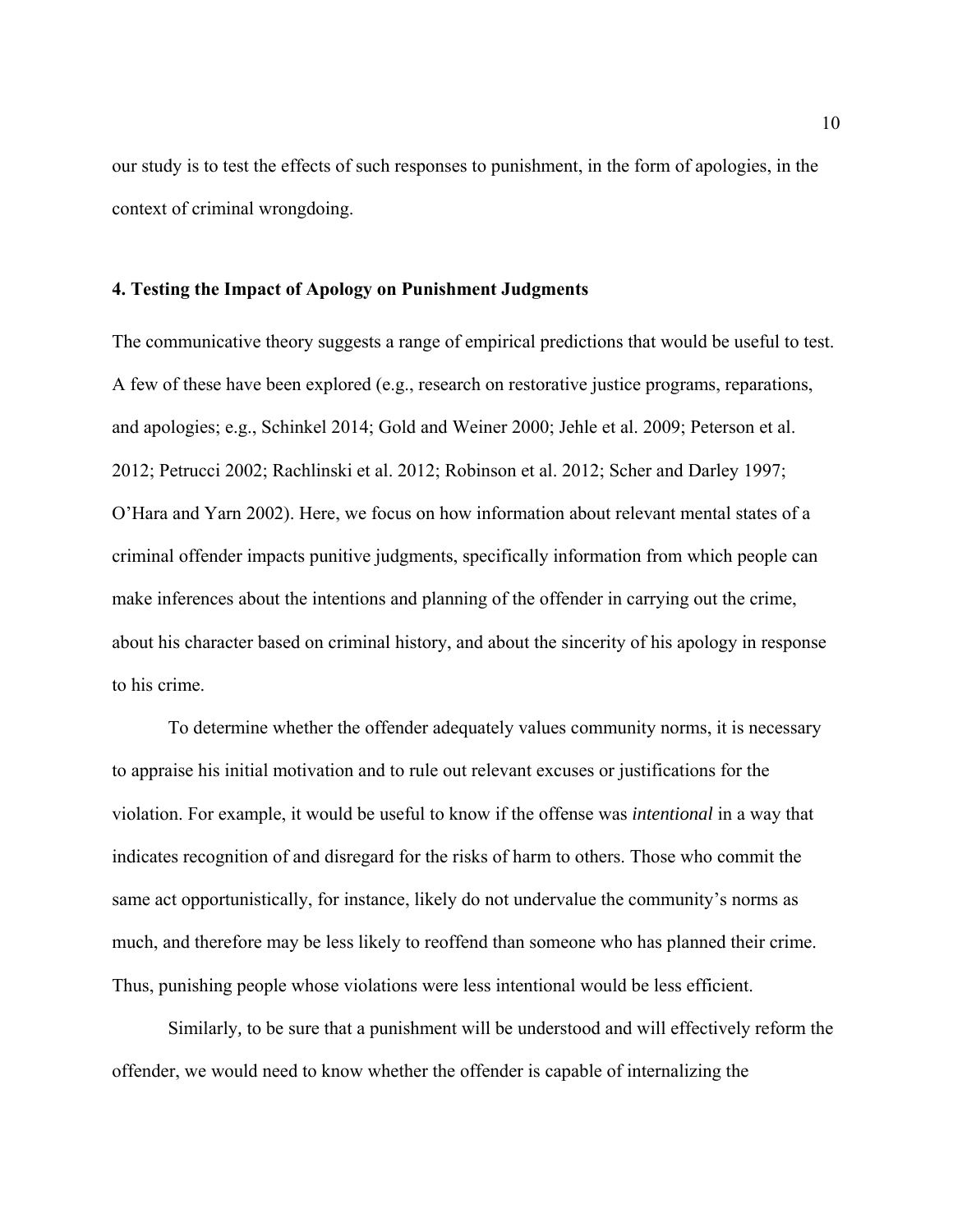community's norms. One way to do this is by evaluating the offender's *offense history*. A consistent pattern of norm violations indicates greater future risk, in part because it reveals something about that offender's characteristic (low) valuation of others. If punishment is aimed at communicating a message to the offender, then people should respond to evidence that the offender will be responsive to that message.

Another way to increase confidence that punitive messages will be internalized by offenders is to evaluate their commitment to changing their behavior. According to the communicative theory, one of the most credible ways for an offender to signal relevant changes of mental state and future behavior is with a sincere apology. Apologies can include various elements which provide evidence for different mental states and levels of sincerity. These elements include: (1) acknowledgment that one's action violated a norm (i.e., was wrong) and of the harm it caused; (2) an expression of remorse for one's action and its harmful outcomes; (3) a promise to avoid repeating such actions; and (4) an offer to make up for the harm caused by the action (e.g., compensation). Apologies might also include some explanation for why one did the action (though sincere apologies do not include attempts to excuse or justify one's behavior), emotional expressions such as sorrow or shame, a request for forgiveness, or an expression of hope for an improved relationship (Scher and Darley 1997; Petrucci 2012; O'Hara and Yarn 2002).

These theoretical considerations lend themselves to specific predictions, namely that punishers will be responsive to information about criminal intent, criminal history, and the perceived sincerity of apology. We developed a pilot study to examine these three features of people's punitive psychology and their influence on judgments about punishment in response to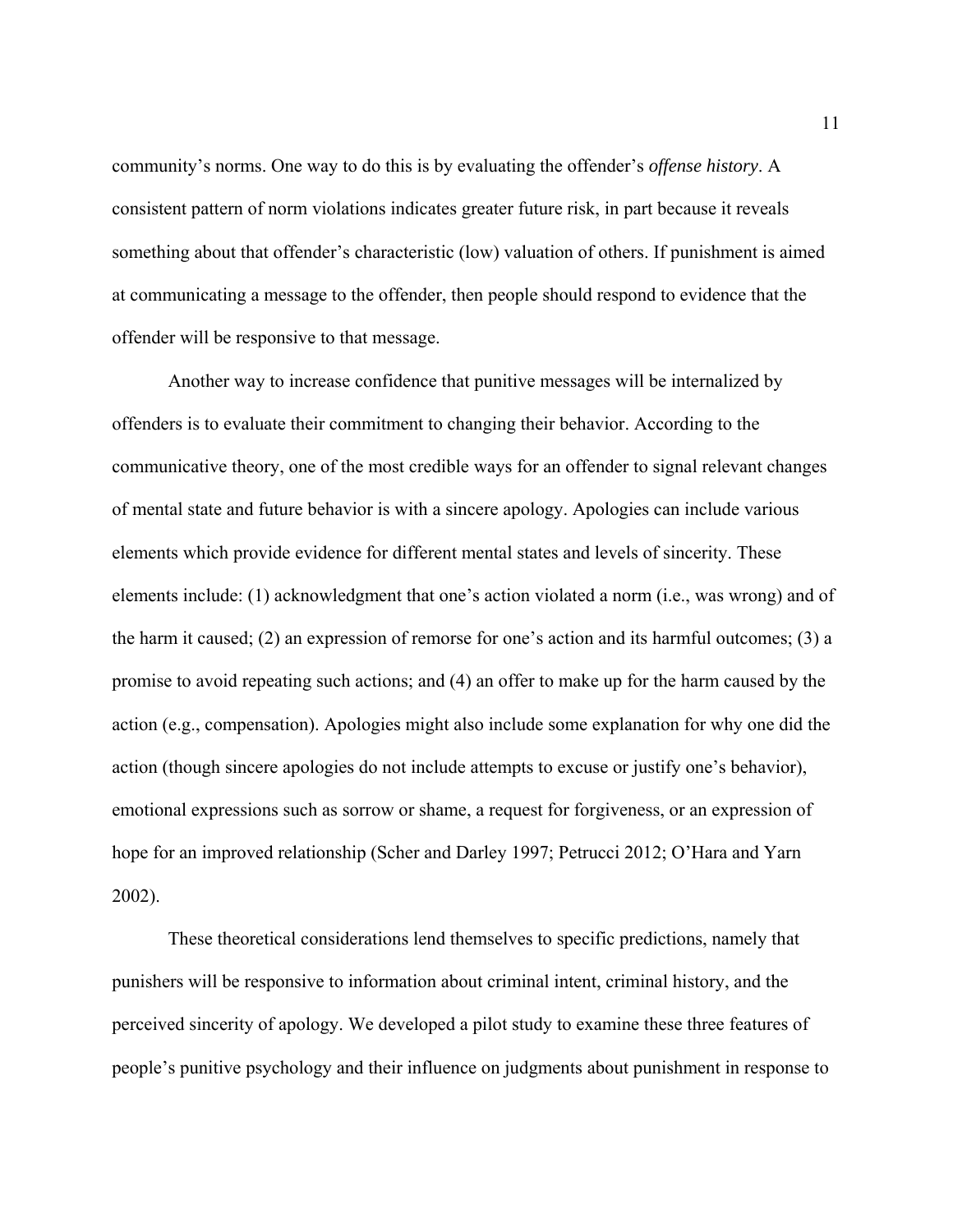crime. While previous research has examined each of these features, we consider how they act in combination to influence people's punishment judgments.

To examine the influence of intent (1), we varied whether the criminal planned his crime (robbery) or whether he carried it out opportunistically. To examine the influence of past wrongdoing (recidivism) (2), we varied whether or not the criminal had been convicted and served a sentence for a similar crime. And to examine the influence of apology (3), we varied whether the criminal offers few or most elements of apology for his crime, suggesting an insincere versus a sincere apology. We manipulated these factors between subjects (high vs. low) and also within subjects (pre vs. post) and measured the effects on judgments of sentence severity and length. All our manipulations were designed to be relatively subtle in order to limit the influence of potential confounds and isolate the unique effects of the relevant features of each manipulation.

Notice that if people are punishing for expressivist or retributive reasons, it is not clear why they should or would lower punitive responses in response to apology or even offers of compensation. If the point of punishment is to express our condemnation for the crime or to cause the criminal to suffer in proportion to the harm of he caused, then the criminal's response should not be relevant to punishment, unless perhaps it is taken as evidence of diminished intent or as signaling diminished need to express condemnation. Pure retributive theories would also predict that people punish in response to what is deserved for the specific crime in question, and hence should not increase punishment in light of earlier crimes so long as those crimes had already been justly punished.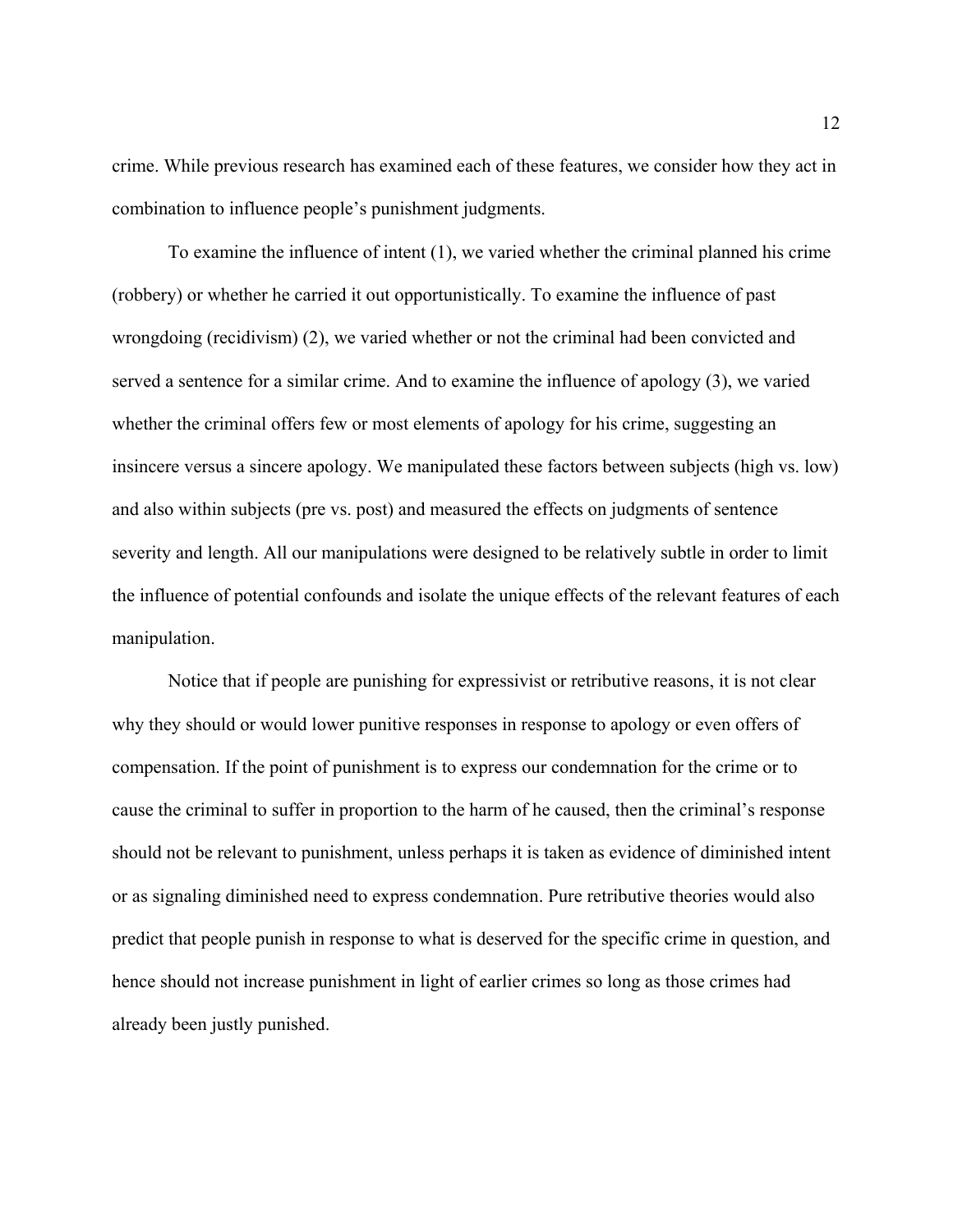Furthermore, on a general deterrence theory, apology might be seen as problematic, since lowering punishment in response to apologies or reparations might signal to would-be perpetrators that they have an 'escape valve' if they are caught. This might be part of the reason that judges appear unlikely to lower sentences in response to apology (see Rachlinski 2012). On a specific deterrence or a rehabilitative theory, our reactions to apology should be based solely on our taking them to provide reliable information about recidivism. Since the communicative theory is also concerned with offenders' responding to punishment by reforming and committing not to recidivate, it will be difficult to discern which of these theories best explains people's responses to apologies unless we can discern whether offenders' improved behavior is due primarily to fear of punishment or internalization of the community's norms.

These predictions motivated the pilot study described below. Participants read a realistic case summary of a crime that has resulted in a conviction and were asked to make punishment recommendations, before and after receiving information about the offender's prior crimes and the type of apology he offers.

#### **5. Study Design**

Participants were 601 undergraduates (67.2% female; 30% male) from Georgia State University participating for course credit in philosophy ( $n = 493$ ) or psychology ( $n = 108$ ). Although the punitive attitudes of GSU undergraduates are not expected to represent that of juries or judges, this population is valuable for the purpose of assessing folk psychological punitive attitudes and piloting new experimental methods. Furthermore, compared to many U.S. universities, the sample was demographically diverse with respect to age  $(M = 22.7, SD = 3.9; 57.7\%$  between age 18-22), race (Black: 35.9%; White: 29.1%; Asian: 17.3%, Mixed/Other/Unknown/Prefer not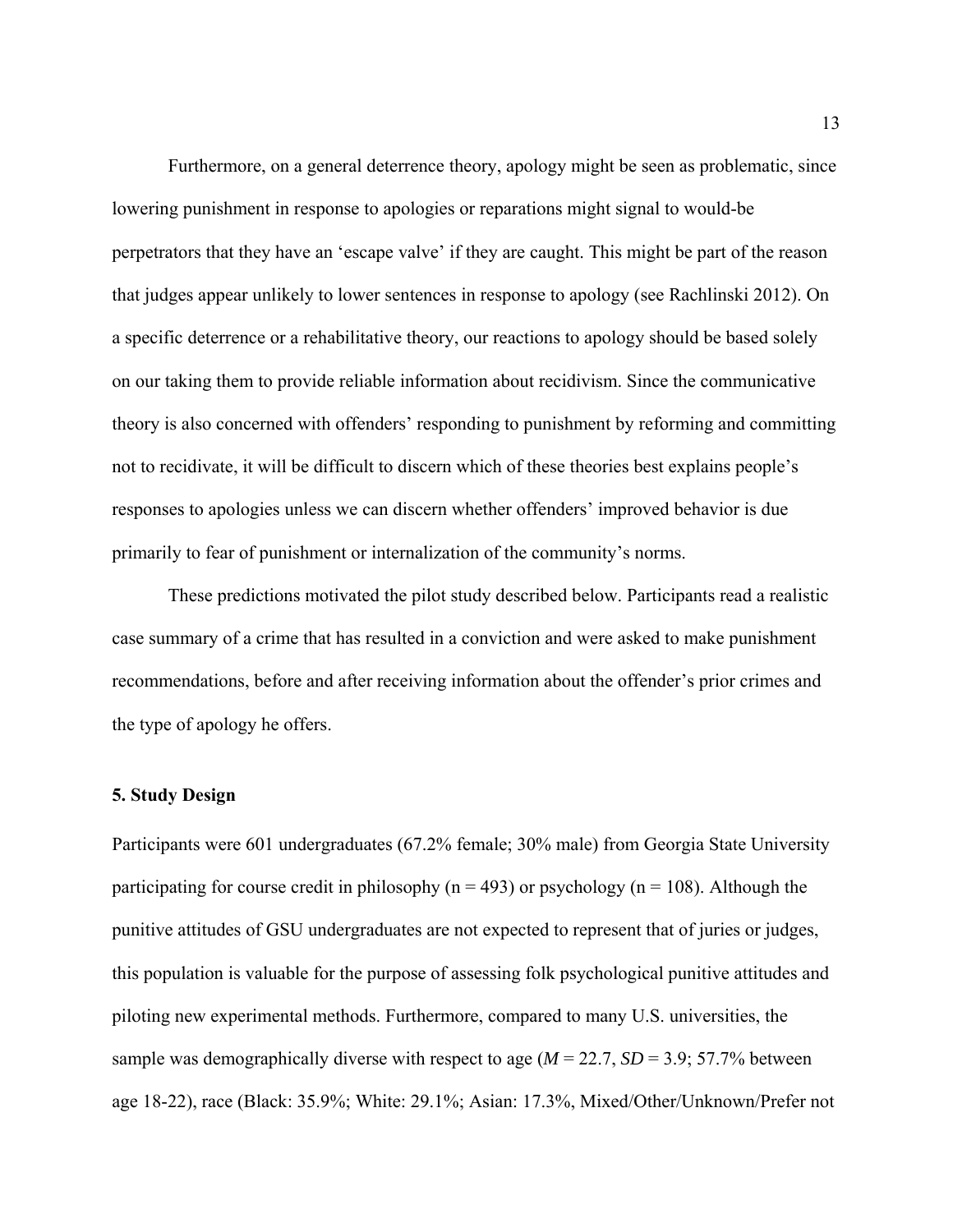to answer: 16.6%) and ethnicity (Hispanic/Latino: 13.7%; Mixed/Other/Unknown/Prefer not to answer: 7.9%).

The study used a 2 (intent) x 2 (criminal history) x 2 (apology) mixed factorial design, permitting measurement of differences in recommended punishment both between- and withinsubjects. *Intent* was defined as the offender's level of criminal intent being "high" (planned crime) versus "low" (opportunistic crime). *Criminal History* was defined as the presence or absence of a prior criminal record (i.e., "second-time" versus "first-time" offender). *Apology* was defined as the presence of a "sincere" versus "insincere" verbal apology by the offender. All participants were presented with the information in the order *Intent, Criminal History, Apology*. Our primary dependent measure was a sentence length measure describing number of months in prison on an internally-developed, logarithmic scale from 1 year to 20 years and 2 months. The within-subjects comparison was achieved by delivering the sentencing measure three times, once after presentation of each of the three independent variables. This design feature, though it departs from actual legal procedure, enabled us to measure each participant's change in punitive sentiment as he/she learns more about the details of the offender's history and apology, thereby revealing something about the underlying cognitive updating process likely involved in punishment evaluations.

We tested the following hypotheses:

● **H1**: High intent will evoke more severe punishments than low intent (i.e., main effect of intent).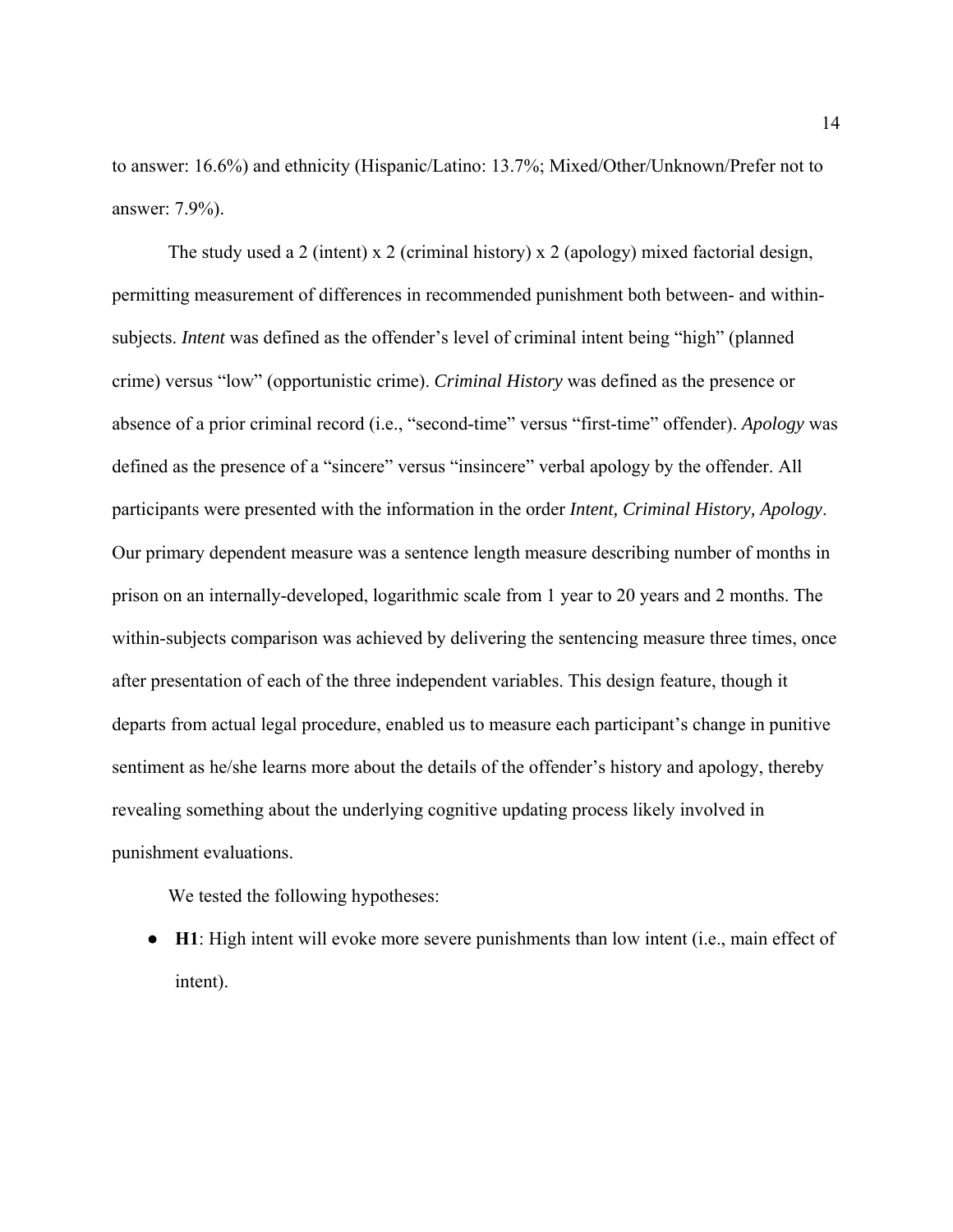- **H2**: Within-subjects punishment will increase following presentation of prior criminal history (i.e., for second-time offenders). Likewise, second-time offenders will evoke more severe punishments than first-time offenders (i.e., main effect of criminal history).
- **H3**: Within-subjects punishment will decrease in the presence of a sincere apology. Likewise, the sincere apology will evoke lesser punishment than the insincere apology (i.e., main effect of apology).

The study design yielded eight vignette-based surveys, corresponding to each of the eight between-subjects conditions. (See Appendix for vignette stimuli.) The survey was administered online (Qualtrics) via personal computers. For each survey, after providing consent, participants were instructed to imagine that they are serving as a trial court judge for the sentencing phase of a criminal case. The participant's task was to consider the details of the case and produce a sentence recommendation. All vignettes were closely matched for length and reading level. The key dependent measure, sentence length, was introduced using the following instructions: "According to Georgia law, a person convicted of robbery is to be punished by imprisonment for not less than 1 nor more than 20 years. Given the following options for sentencing, how much time in prison should Mr. Jones receive for this offense?" For the second and third punishment measurements, participants were told that before their initial sentence recommendation had gone into effect, new facts about the case became available for consideration—i.e., information first about criminal history and then about apology.

In addition to our key dependent measure, several supplemental questions were examined to identify the factors most likely to influence and explain our primary effects. These included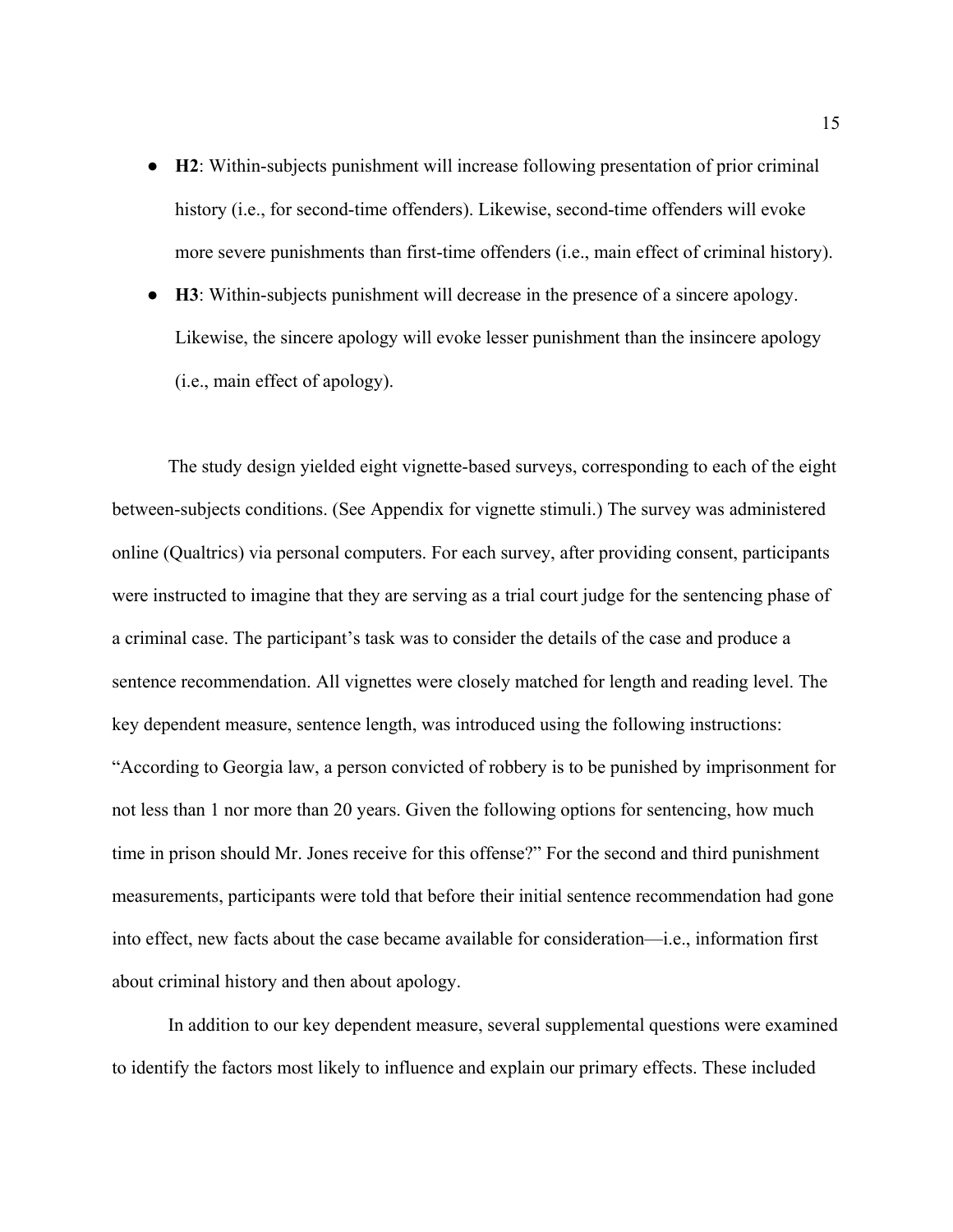questions designed to capture punitive attitudes pertaining to the vignette, including deontological (e.g., the moral wrongfulness of the crime), consequentialist (e.g., the offender's dangerousness), and communicative (e.g., how much the offender understands the purpose of the punishment) attitudes measured on a 9-point scale. We also queried participants' philosophical attitudes about the purpose of punishment more generally, using a scale (adapted from Nadelhoffer, Heshmati, Kaplan & Nichols 2013), asking participants to rank the importance of six justifications for punishment such as giving offenders "what they deserve" and sending offenders "the message that they should feel genuinely remorseful and should make up for the harm they caused." We also included questions to assess the effectiveness of our manipulations such as the degree of agreement with the statement "Mr. Jones' apology was sincere." Finally, participants were asked to provide demographic information (e.g., gender, age, race and ethnicity, political orientation, religiosity).

#### **6. Does apology reduce punishment?**

This study was designed to determine whether apology mitigates punishment independently of criminal intent and criminal history. To answer this question, we examined two types of comparisons. First, we sought to evaluate the within-subjects changes in punishment before vs. after presentation of prior criminal history and before vs. after presentation of the (in)sincere apology. Then, we sought to understand whether the changes in sentences from pre- to postcriminal history and pre- to post-apology differed between experimental groups. We tested our hypotheses using a mixed Analysis of Variance with Intent (planned vs. opportunistic), Criminal History ( $1<sup>st</sup>$  time vs.  $2<sup>nd</sup>$  time), and Apology (sincere vs. insincere) as between-subjects factors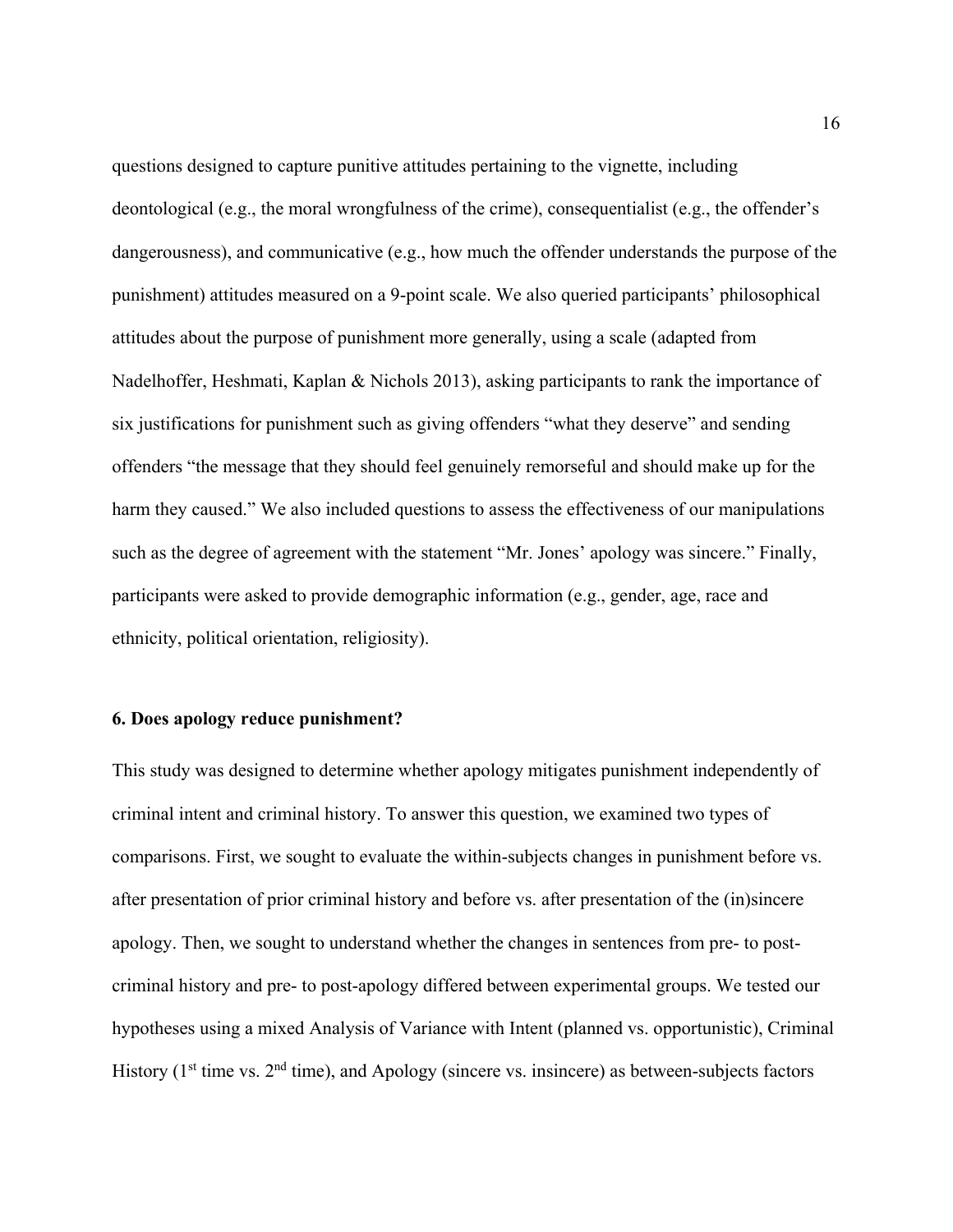and Sentence Recommendation as a within-subjects factor. The sentence recommendation was collected at three points: (1) following the Intent, (2) Criminal History, and (3) Apology manipulations, respectively. We used planned comparisons to evaluate within-subjects changes in punishment independently for each level of our independent variables (corrected for multiple comparisons). $<sup>2</sup>$ </sup>

(H1) Did high intent evoke more severe initial punishments than low intent? Yes. Prior to the introduction of criminal history or apology information, high intent  $(M = 4.23$  years) evoked more severe punishments than low intent  $(M = 3.33 \text{ years})$ ,  $p < .01$ .

(H2) Did participants increase punishment following presentation of prior criminal history (i.e., for second-time offenders)? Yes. Punishment was greater following presentation of prior criminal history ( $M = 5.39$  years) compared to that preceding criminal history information ( $M =$ 3.36 years), *p* < .001. Moreover, this pre/post change in sentence was significantly greater for the second-time offender ( $MD = 2.03$  years) than the first-time offender ( $MD = -0.54$  years)  $p <$ .001.

(H3) Did participants decrease punishment following presentation of a sincere apology? Yes. Punishment was lower following the sincere apology (*M* = 4.02 years) compared to that preceding apology information ( $M = 4.54$  years), at least under conditions of high criminal intent, *p* < .05. In addition, this decrease in punishment was greater for the sincere apology (*MD*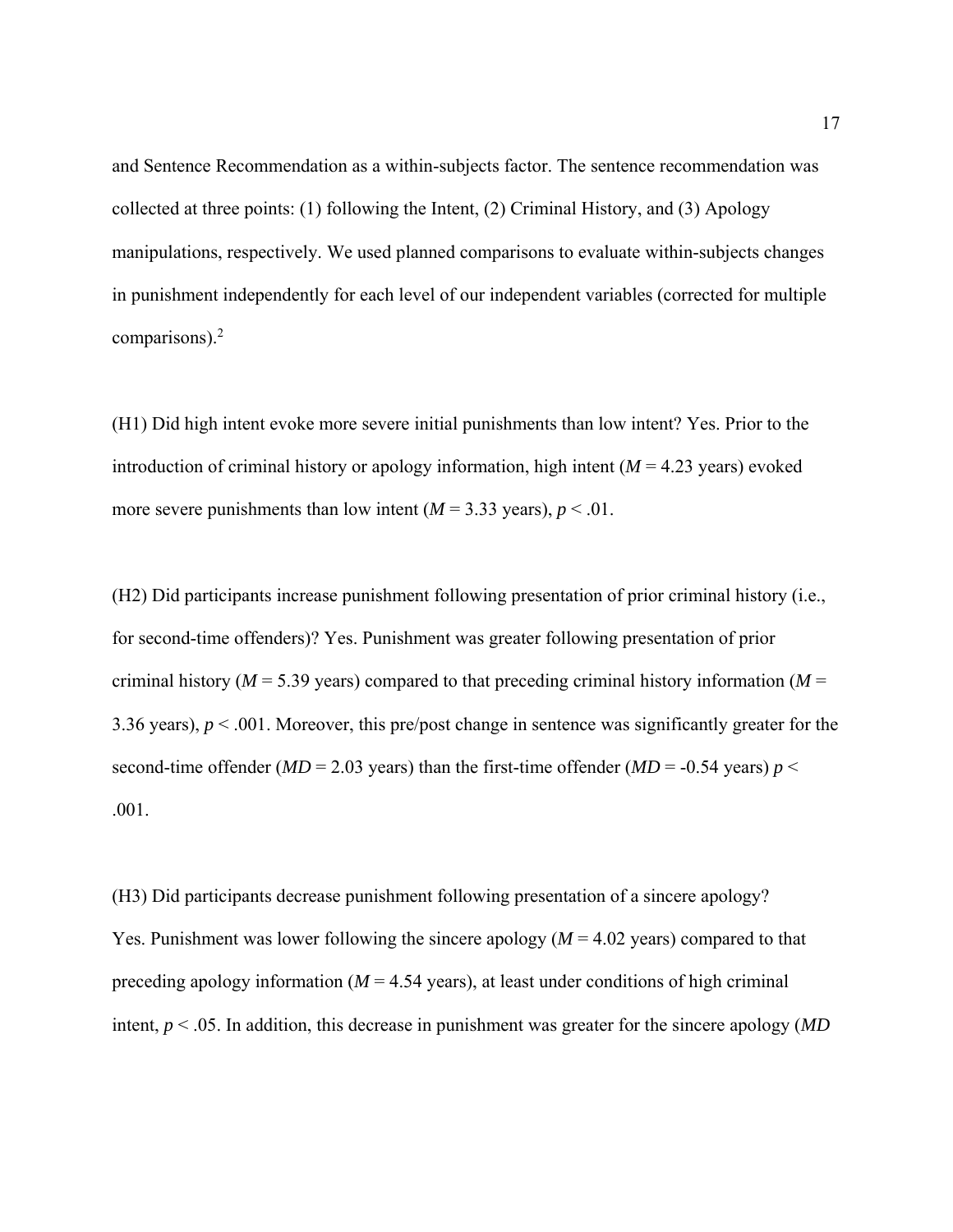$= -0.52$  years) than for the insincere apology ( $MD = -0.02$  years), but only in the high intent condition,  $p < .05$ . (See Figure 1.)



**Figure 1.** When the offense was committed with high criminal intent, a sincere apology significantly mitigated punishment relative to an insincere apology.

 In addition to our primary hypotheses, several supplemental questions were examined to identify factors likely to clarify our primary effects. Most notably, participants assigned to the sincere apology condition were significantly more likely  $(M = 1.60)$  than those in the insincere condition  $(M = 0.32)$  to agree with the statement that: "Mr. Jones seems to understand why he needs to be punished"  $(p < .001)$ . The same participants were less likely to agree that Mr. Jones will commit another crime after release ( $p < .05$ ).

Furthermore, we asked participants to rank the importance of six justifications for punishment. On average, participants ranked specific deterrence and communication of a message as the two most important justifications. These two justifications, while statistically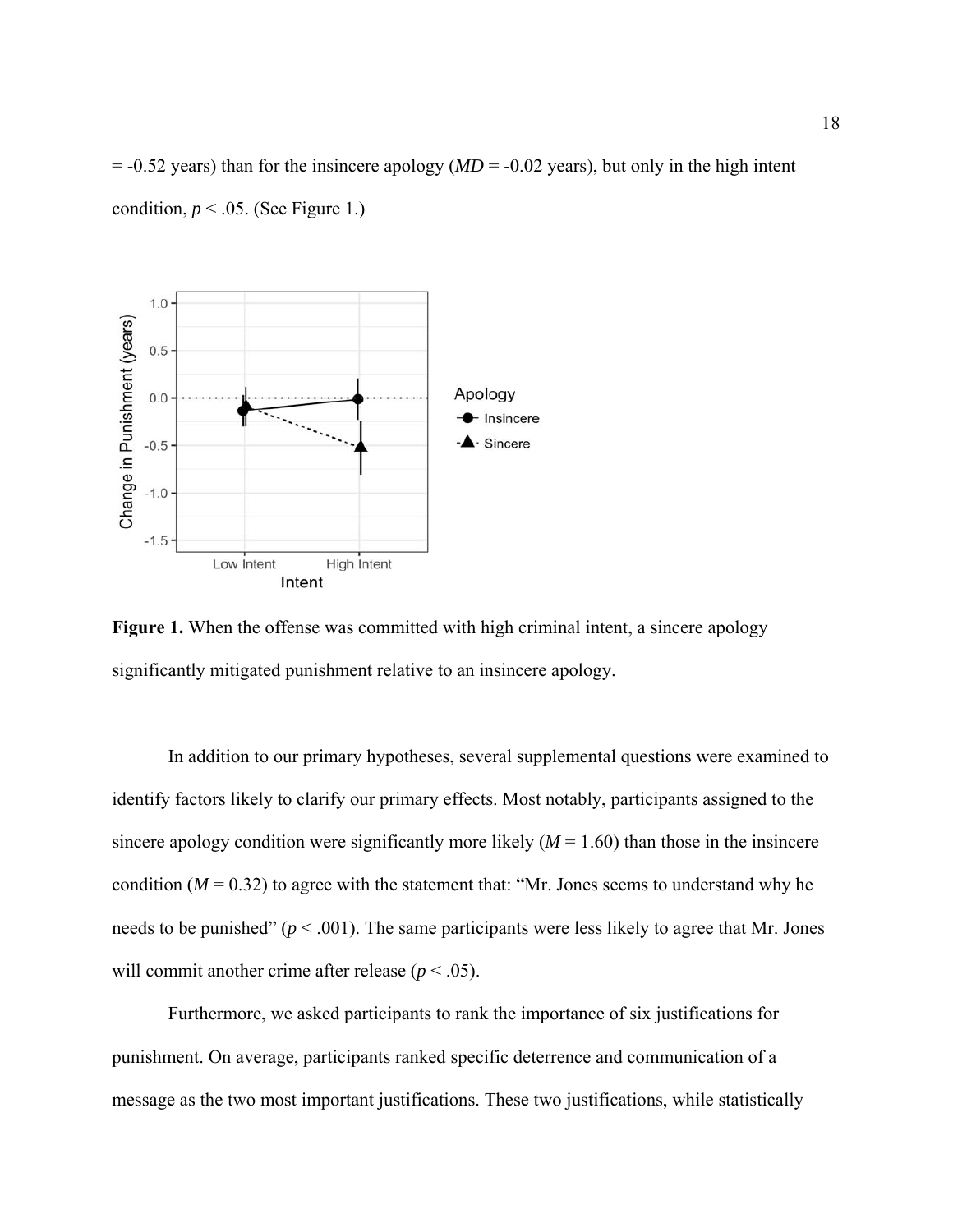indistinguishable from each other  $(p = .44)$ , were ranked proportionally higher than their nearest neighbor (*p's* < .001) according to a series of Wilcoxon Signed Rank tests with correction for multiple comparisons. (See Figure 2.)



**Figure 2.** The two highest ranking punishment justifications were to deter offenders from reoffending and to send a message to offenders that they should feel remorseful and make up for the harm caused.

 These results are consistent with the predictions of communicative theory that sincere apology should mitigate punishment by sending a credible message that the offender values the societal norms and will make efforts to compensate for the harms he has caused. However, the mitigating effect of apology is not large in comparison to the aggravating effect of criminal history. To the extent that apology communicates a commitment to play by the rules, the small effect should not be surprising alongside evidence of recidivism. That is, the presence of a criminal history could undermine the credibility of an apology in the way that "actions speak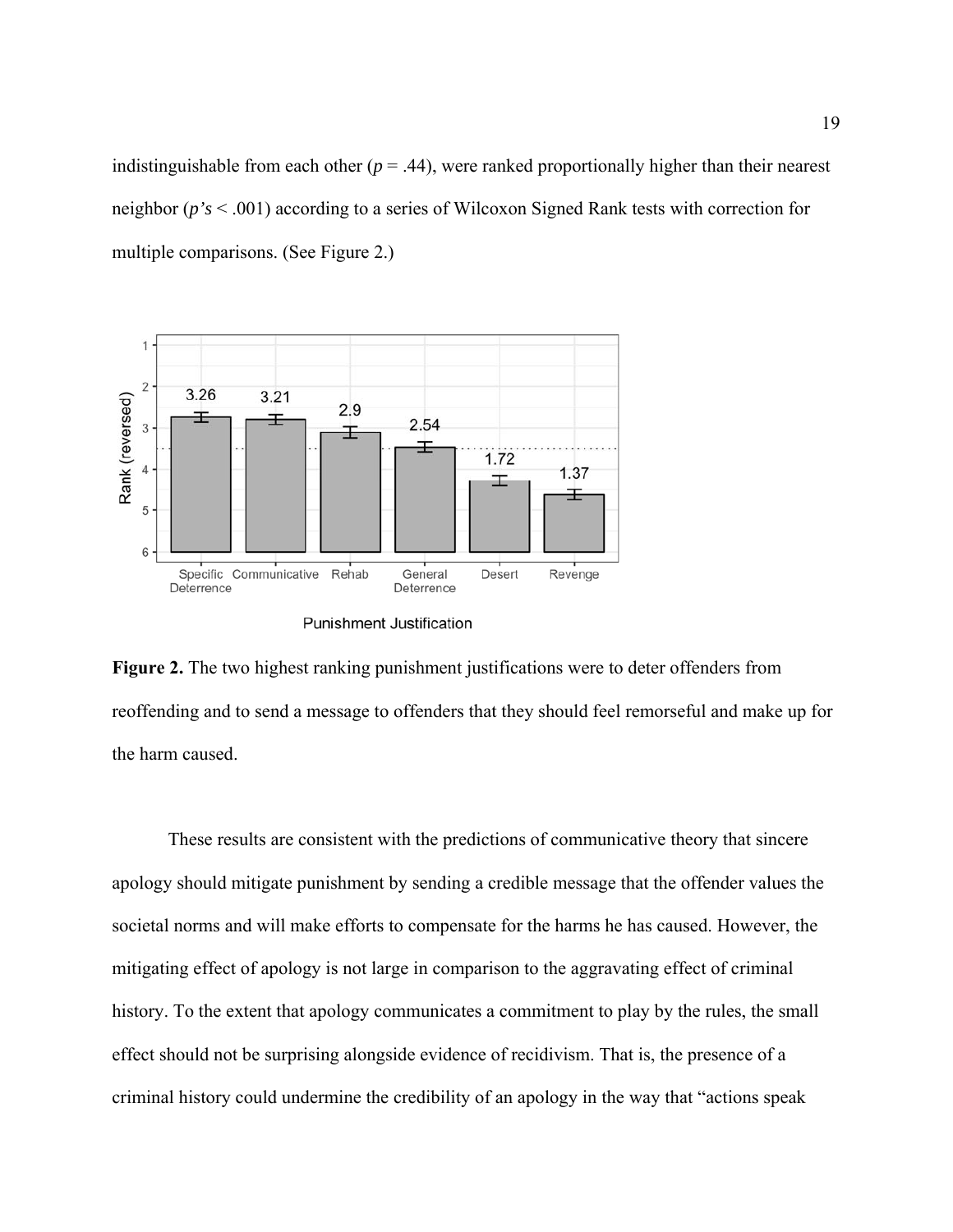louder than words." Yet, even with evidence of recidivism, we still observe a mitigating effect of sincere apology.

The intent by apology interaction was not predicted. We found that sincere apology was more effective in lowering sentencing judgments when intent was high. One possible explanation for this effect is that for the milder, low-intent offense, participants believed that there was less to apologize for. The absolute values of participants' sentences for the low-intent crime also tended to be low, so these participants had less room on the scale to reduce their sentence. However, future research would be required to evaluate these explanations.

We limited the apology manipulation to a subset of established elements of apology. Specifically, the sincere apology uniquely included (1) an acknowledgement that the action was wrong and harmful, (2) an expression of remorse for causing the harm, (3) a promise to desist from such actions, and (4) a voluntary offer of costly compensation. However, the two apologies did not differ in the compensation outcome (the money was returned in both scenarios) or explicit request for forgiveness (no such request was made). These two elements may influence the mitigating effect of apology. We also presented minimal information about the emotions expressed in the sincere apology (or the victim's emotions in response to apology), elements which have been shown to play a significant role in impacting punitive responses (Gold  $\&$ Weiner 2000).

### **7. Future Research and Concluding Suggestions**

We plan to consider several directions in future research. Extensions of this line of research should test the responses of those who actually make punitive judgments, including lawyers and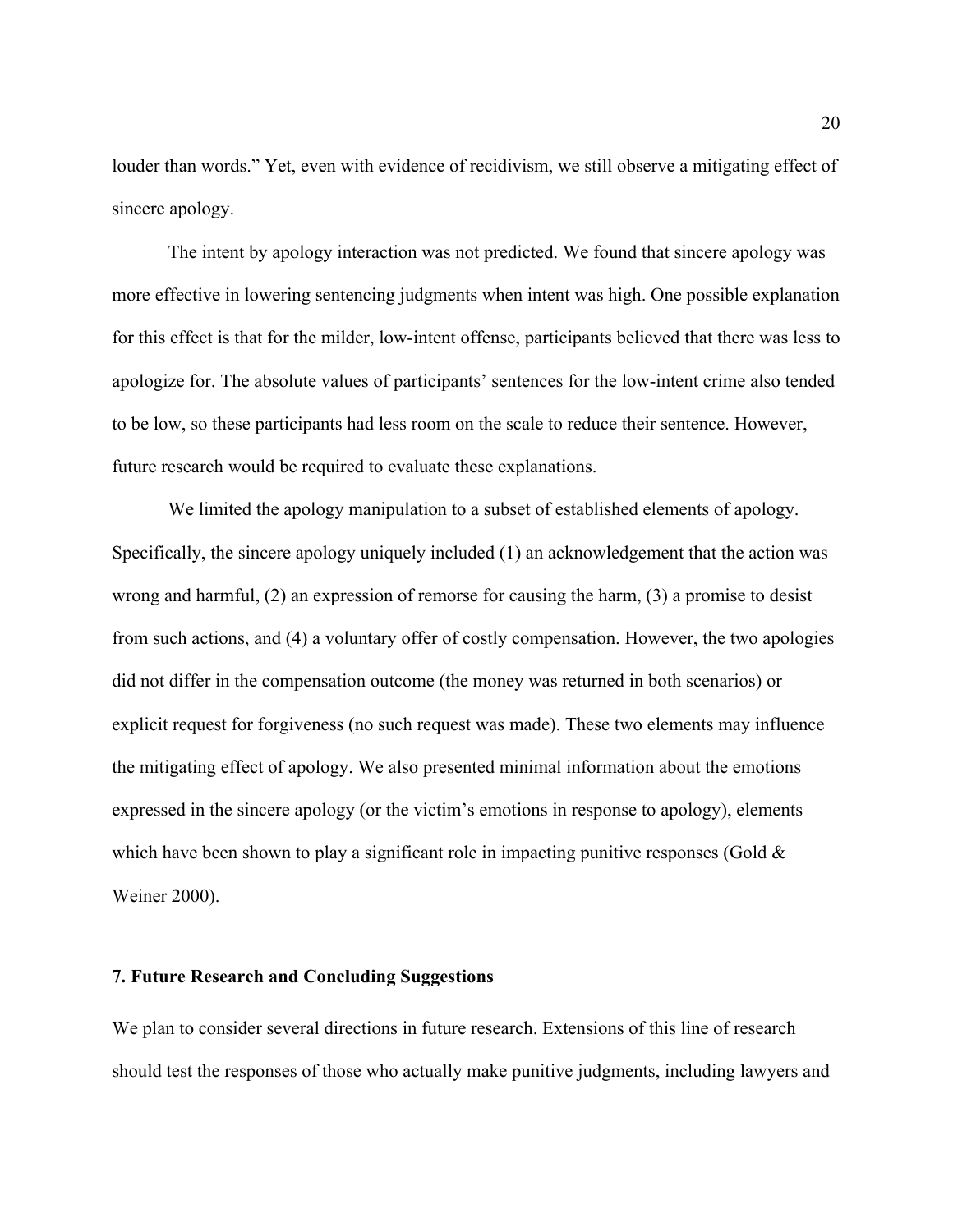ideally criminal trial court judges, permitting a direct comparison between experts' and laypersons' punitive intuitions. If the communicative theory of punishment is descriptively on track, it should be detectable even within the constraints that professional judges must oblige, such as federal sentencing guidelines. It would also be useful to test the effects of offender's apologies and offers of reparation made directly to the victim of the crime, and of the victim's accepting the apologies and offers and/or offering forgiveness versus not doing so (e.g., as occurs in some restorative justice procedures). The effects of more detailed descriptions of (or even video presentations of) emotional expressions by offender and victim would also be useful to explore.

The communicative theory of punishment assumes that punishment is designed to reform eligible individuals within the social community. As such, it is less clear about how we are likely to treat outsiders who violate the social norms of our ingroup. On one hand, we might not expect outgroup members to be familiar with our ingroup norms; on the other hand, we have less reason to invest in outgroup members in the first place. Thus, laypersons should be adept at distinguishing between ingroup and outgroup members, and should employ different types or amounts of punishment to achieve their different goals for outgroup members. It would hence be useful to test the effects on punitive judgments of participants' perception of offenders as members of the ingroup or outgroup.

The communicative theory of punishment has been neglected in discussions of penal reform, perhaps because it is not obvious what practical reforms it suggests, though theorists have discussed reforming and expanding the parole system and various restorative justice programs (e.g., Duff 2001; Schinkel 2014). To the extent that the theory suggests increased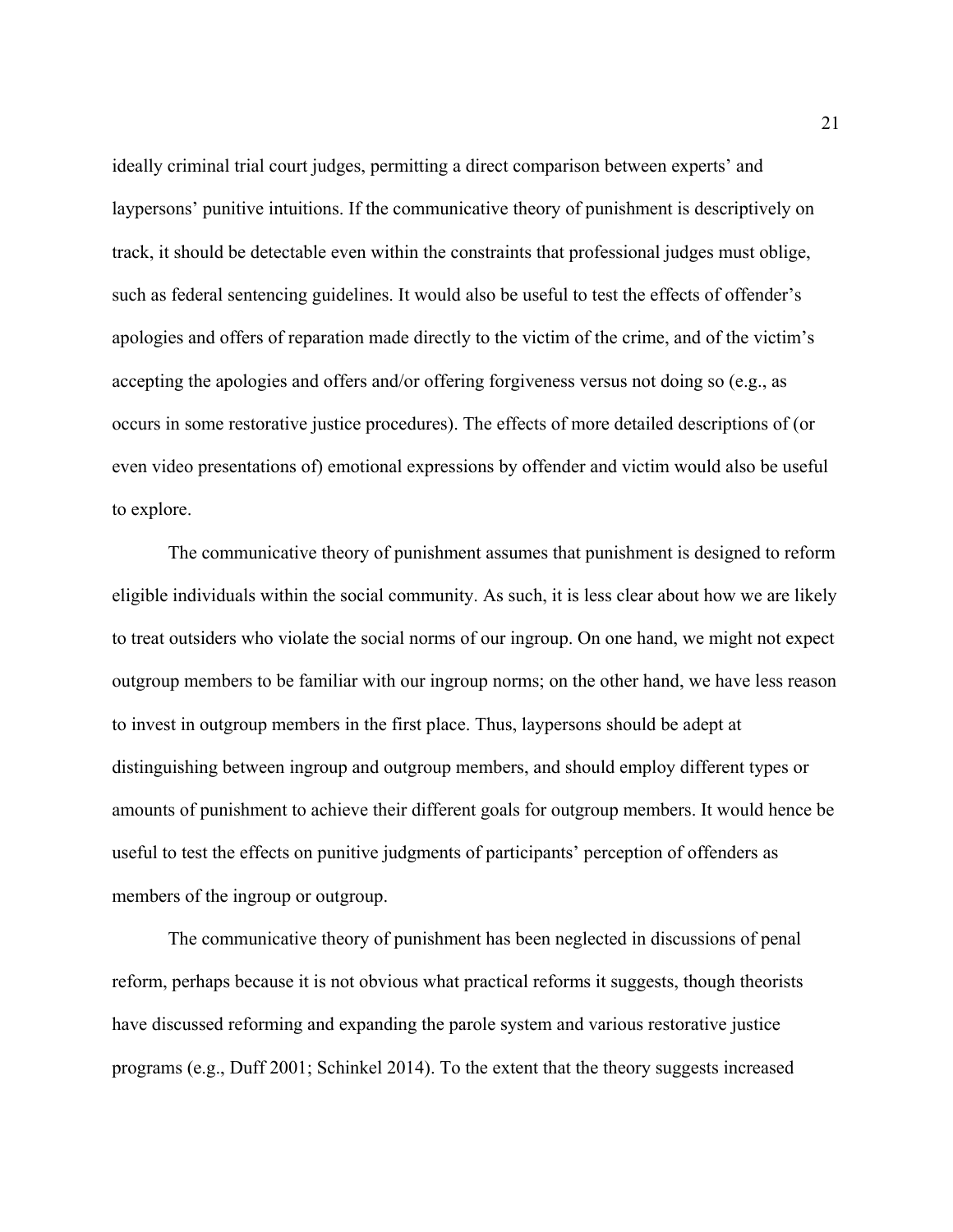attention to the mental states of offenders before and during their crimes and after conviction of their crimes, it may face practical concerns about how best to assess these mental states with objective measures. Furthermore, there are procedural hurdles to the use of apologies in the legal system. Since a crucial element of apology is the offender's recognition and communication of his guilt, apology *before* conviction will be strongly discouraged by defense attorneys, except as part of a plea bargain, in which admission of guilt typically leads to sentence reduction—e.g., an automatic 2-3 level reduction in sentence (2012 United States Sentencing Commission §3E1.1). Apologies *after* conviction can seem—and can *be*—insincere if they are perceived as—or aimed at—an attempt to minimize punishment (see Rachlinski et al. 2012).

Relatively recent attempts to incorporate apology into restorative or reparative justice frameworks offer some practical guidance for reforms. However, these frameworks are typically presented as, and understood as, *alternatives* to punishment. One feature of the communicative theory of punishment is that punitive acts aim to encourage, or even force, offenders to apologize, to compensate, and to take on the work of rehabilitation. If we reform our broken incarceration system to more effectively induce offenders to understand the norms they have violated, to increase their valuation of them, and to make efforts to compensate for violating them, such reforms will not be *replacing* punishment. They may instead be moving us towards what we already believe punishment aims to do.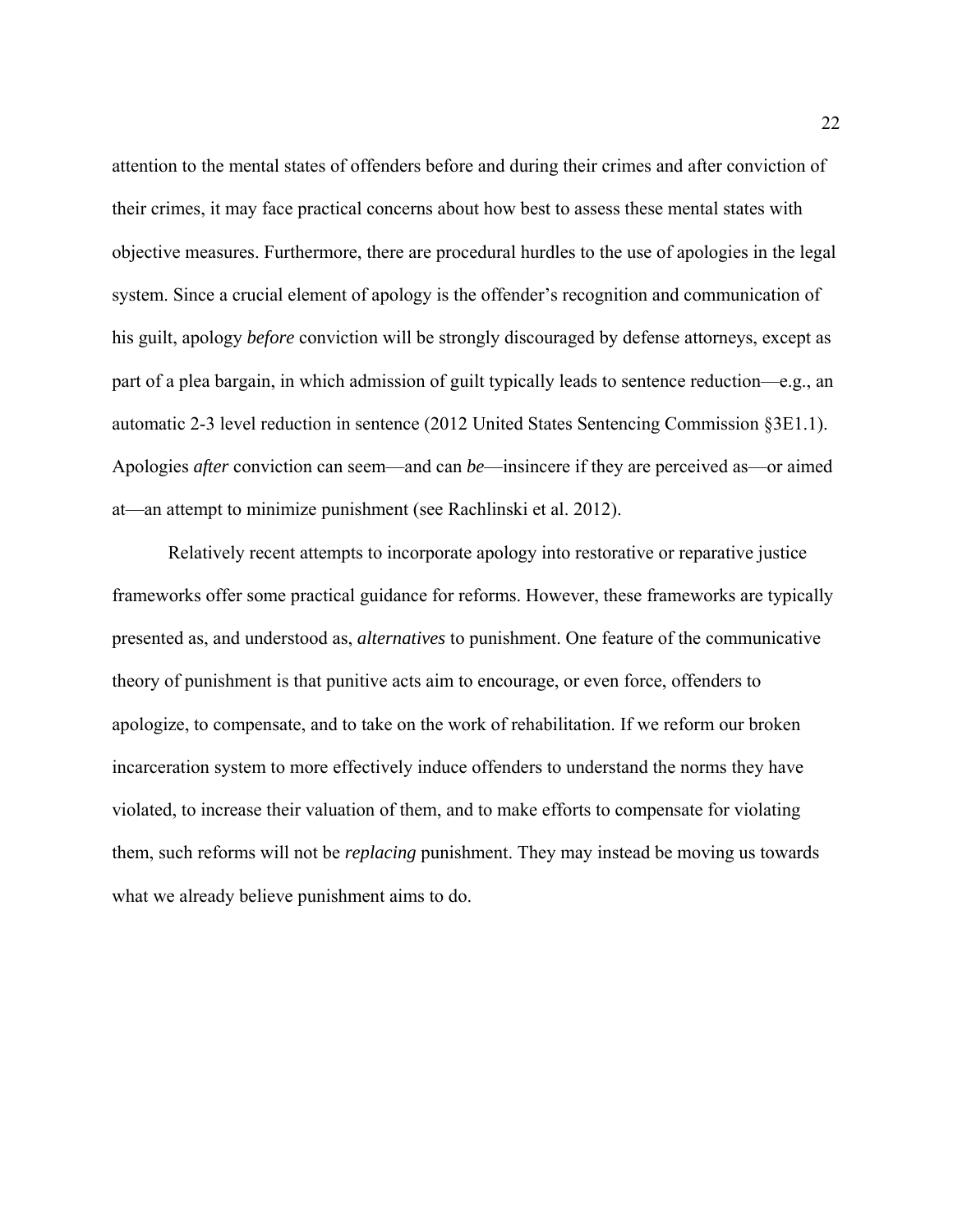## **References**

Bedau, H. and Kelly, E. (2015) "Punishment," *The Stanford Encyclopedia of Philosophy*, E. Zalta (ed.), http://plato.stanford.edu/archives/fall2015/entries/punishment

Carlsmith, K. M., Darley, J. M., & Robinson, P. H. (2002) "Why do we Punish? Deterrence and Just Deserts as Motives for Punishment," *Journal of Personality and Social Psychology* 83: 284–299.

Cullen, F. T., Jonson, C. L., & Nagin, D. S. (2011) "Prisons do not Reduce Recidivism: The High Cost of Ignoring Science," *The Prison Journal 91*(3 supp): 48S-65S.

Darley, J. M., Carlsmith, K. M., & Robinson, P. H. (2000) "Incapacitation and Just Deserts as Motives for Punishment," *Law and Human Behavior* 24: 659–683.

Duff, A. (2001) *Punishment, Communication, and Community,* New York: Oxford University Press.

Feinberg, J. (1965) "The Expressive Function of Punishment," *The Monist* 49(3): 397-423.

Funk, F., McGeer, V. & Gollwitzer, M. (2012) "Get the Message: Punishment is Satisfying if the Transgressor Responds to its Communicative Intent," *Personality and Social*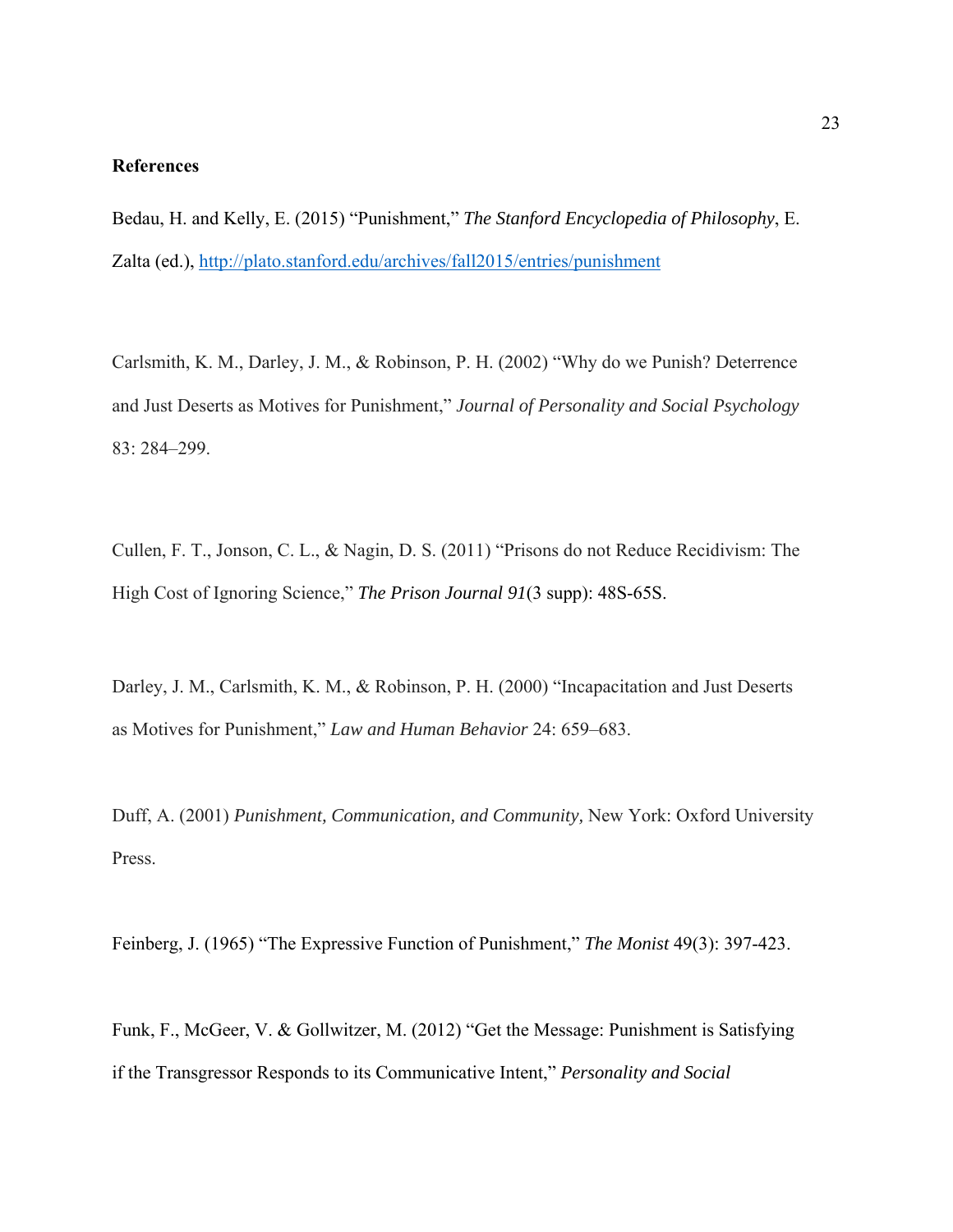*Psychology Bulletin* 40(8): 986-997.

Gold, G. & Weiner, B. (2000) "Remorse, Confession, Group Identity, and Expectancies about Repeating a Transgression," *Basic and Applied Social Psychology* 22(4): 291-300.

Gollwitzer, M. & Denzler, M. (2008) "What Makes Revenge Sweet: Seeing the Offender Suffer or Delivering a Message?" *Journal of Experimental Social Psychology* 45: 840–844.

Jehle, A., Miller, M. & Kemmelmeier, M. (2009) "The Influence of Accounts and Remorse on Mock Jurors' Judgments of Offenders," *Law and Human Behavior* 33: 393–404.

Lewis, C.S. (1949) "The Humanitarian Theory of Punishment," *Twentieth Century: An Australian Quarterly Review* 3(3): 5-12.

McGeer, T. (2011) "Co-reactive Attitudes and the Making of Moral Community," in R. Langdon and C. Mackenzie (eds.) *Emotions, Imagination, and Moral Reasoning*, New York: Taylor & Francis.

Nadelhoffer, T., Heshmati, S., Kaplan, D. & Nichols, N. (2013) "Folk Retributivism and the Communication Confound," *Economics and Philosophy* 29: 235-261.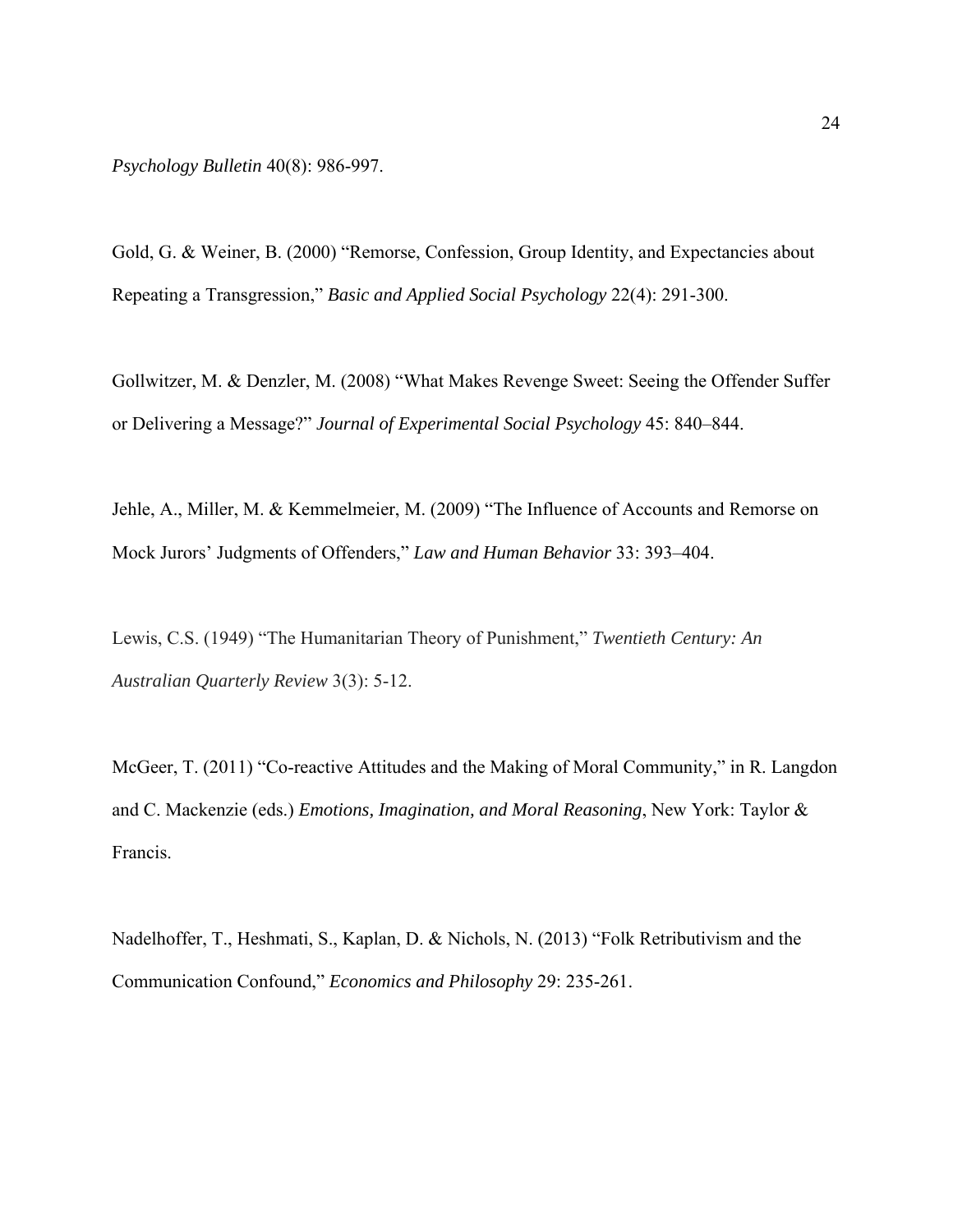O'Hara, E. & Yarn, D. (2002) "On Apology and Consilience," *Washington Law Review* 77: 1121-1191.

Petersen, M. B., Sell, A., Tooby, J., & Cosmides, L. (2012) "To Punish or Repair? Evolutionary Psychology and Lay Intuitions about Modern Criminal Justice," *Evolution and Human Behavior 33*(6): 682-695.

Petrucci, C. (2002) "Apology in the Criminal Justice Setting: Evidence for Including Apology as an Additional Component in the Legal System," *Behavioral Science and the Law* 20: 337–362.

Rachlinski, J., Guthrie, C. & Wistrich, A. (2012). "Contrition in the Courtroom: Do Apologies Affect Adjudication?" *Cornell Law Review* 98: 1189-1243.

Robinson, P., Jackowitz, S. & Bartels, D. (2012) "Extralegal Punishment Factors: A Study of Forgiveness, Hardship, Good Deeds, Apology, Remorse, and Other Such Discretionary Factors in Assessing Criminal Punishment," *Vanderbilt Law Review* 65(3): 737-826.

Scher, S. & Darley, J. (1997) "How Effective are the Things People Say to Apologize? Effects of the Realization of the Apology Speech Act," Faculty Research and Creative Activity. Paper 26.

Schinkel, M. (2014) "Punishment as Moral Communication: The Experiences of Long-term Prisoners," *Punishment & Society* 16(5): 578–597.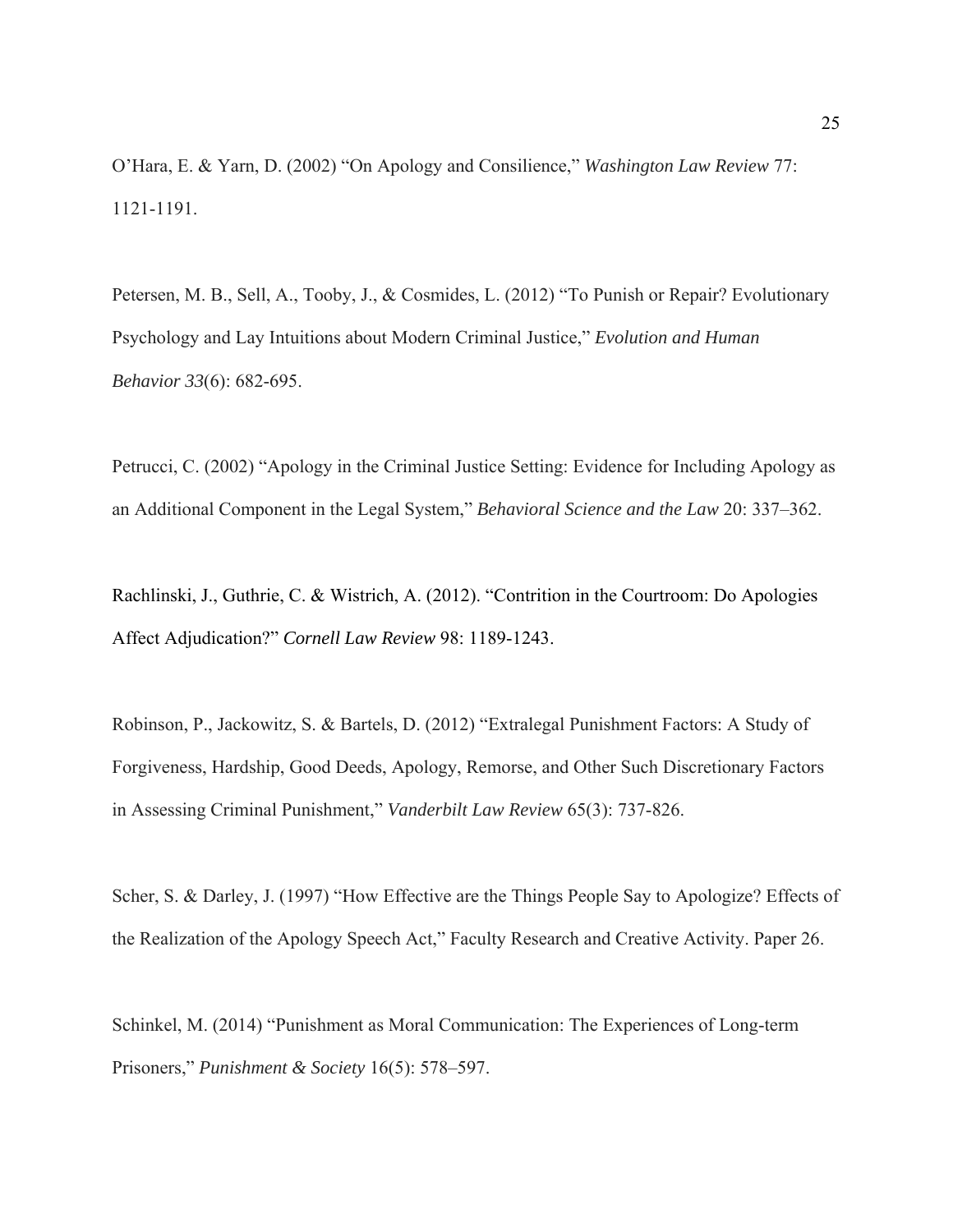Sell, A. (2005) *Regulating Welfare Tradeoff Ratios: Three Tests of an Evolutionarycomputational Model of Human Anger*, Doctoral dissertation, University of California Santa Barbara.

Strawson, P. (1962) "Freedom and Resentment," *Proceedings of the British Academy* 48: 1-25.

Sznycer, D., Tooby, J., Cosmides, L., Porat, R., Shalvi, S., & Halperin, E. (2016) "Shame Closely Tracks the Threat of Devaluation by Others, Even Across Cultures," *Proceedings of the National Academy of Sciences* 113(10): 2625-30.

Tooby, J., & Cosmides, L. (2008) "The Evolutionary Psychology of the Emotions and their Relationship to Internal Regulatory Variables," in M. Lewis, J. Haviland-Jones, L. Barrett Feldman (eds.) *Handbook of Emotions*, 3rd ed., New York: Guilford Press.

Tooby, J., Cosmides, L., Sell, A., Lieberman, D., & Sznycer, D. (2008) "Internal Regulatory Variables and the Design of Human Motivation: A Computational and Evolutionary Approach," in A. Elliot (ed.) *Handbook of Approach and Avoidance Motivation*, New York: Taylor and Francis.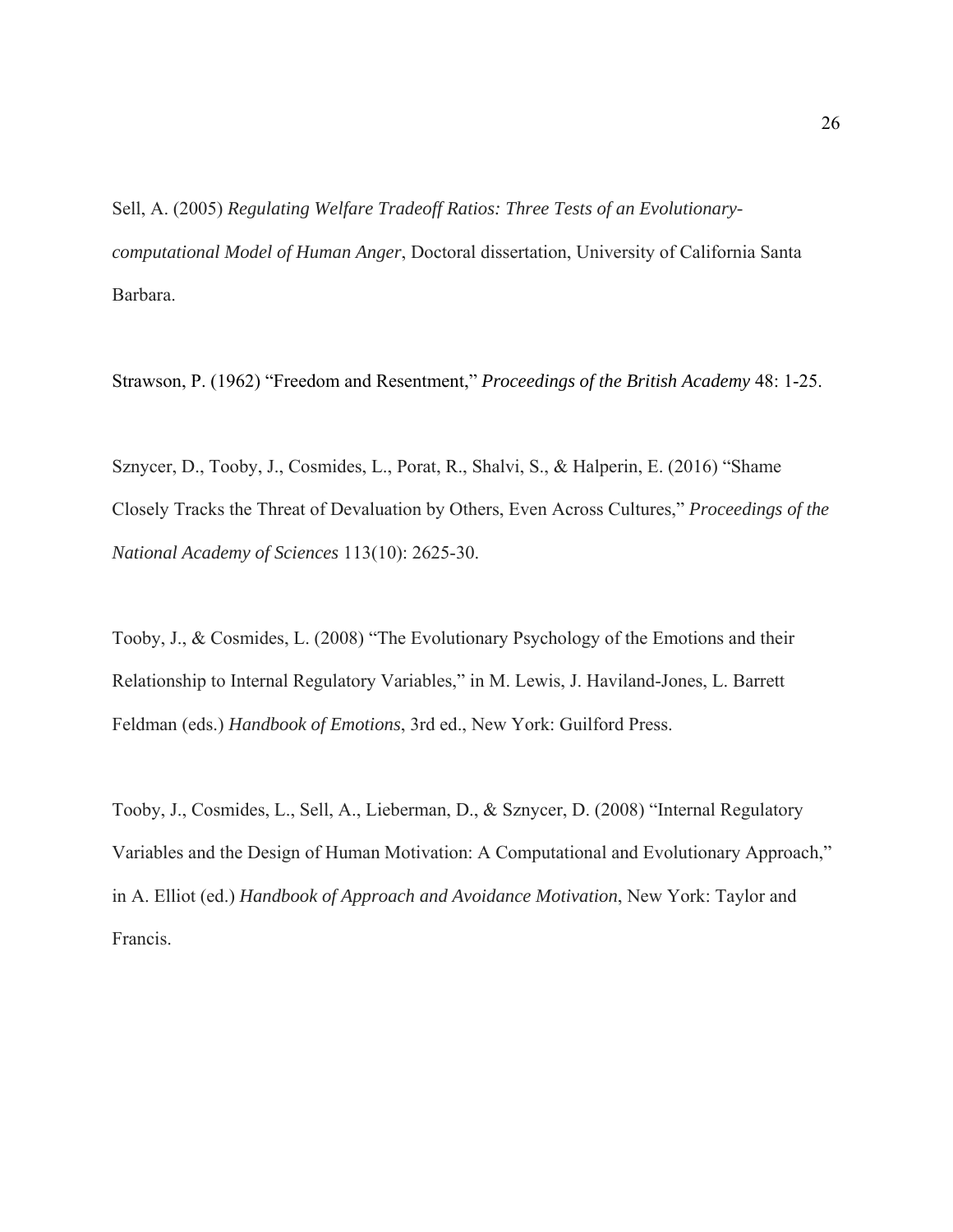## **Appendix**

### Case Summary (differences between conditions are in bold)

Frank Jones has been convicted of one count of robbery. At trial, the following evidence was presented.

On the evening of March 13, 2016, thirty-year-old Mr. Jones entered Wilson's Convenience Store in Alpharetta, Georgia. Mr. Jones is seen on video surveillance walking into the store at 10:37pm. Mr. Jones took an item from the refrigerator and brought it to the counter. Mr. Jones handed a bill to the cashier, who was the only other person in the store.

The cashier opened the register and then walked into an adjacent workroom to get change. Mr. Jones waited approximately 15 seconds, looked around the empty store, then walked around the counter and put all the bills from the cash register into his pockets. The cashier then returned to the area behind the counter, standing in between Mr. Jones and the exit. Mr. Jones pushed the cashier out of his way, and she crashed into a glass display case, breaking the glass and losing consciousness. Mr. Jones then fled through the exit door. The cashier was found unconscious at 11:04pm and taken to the nearest hospital, where she received four stitches. Based on the store's electronic transaction history, the amount stolen was \$674.

| High intent (premeditated crime)             |
|----------------------------------------------|
| Mr. Jones' phone was investigated for any    |
| indication that the robbery was planned,     |
| revealing a text message from earlier in the |
| day in which he bragged to a friend about    |
|                                              |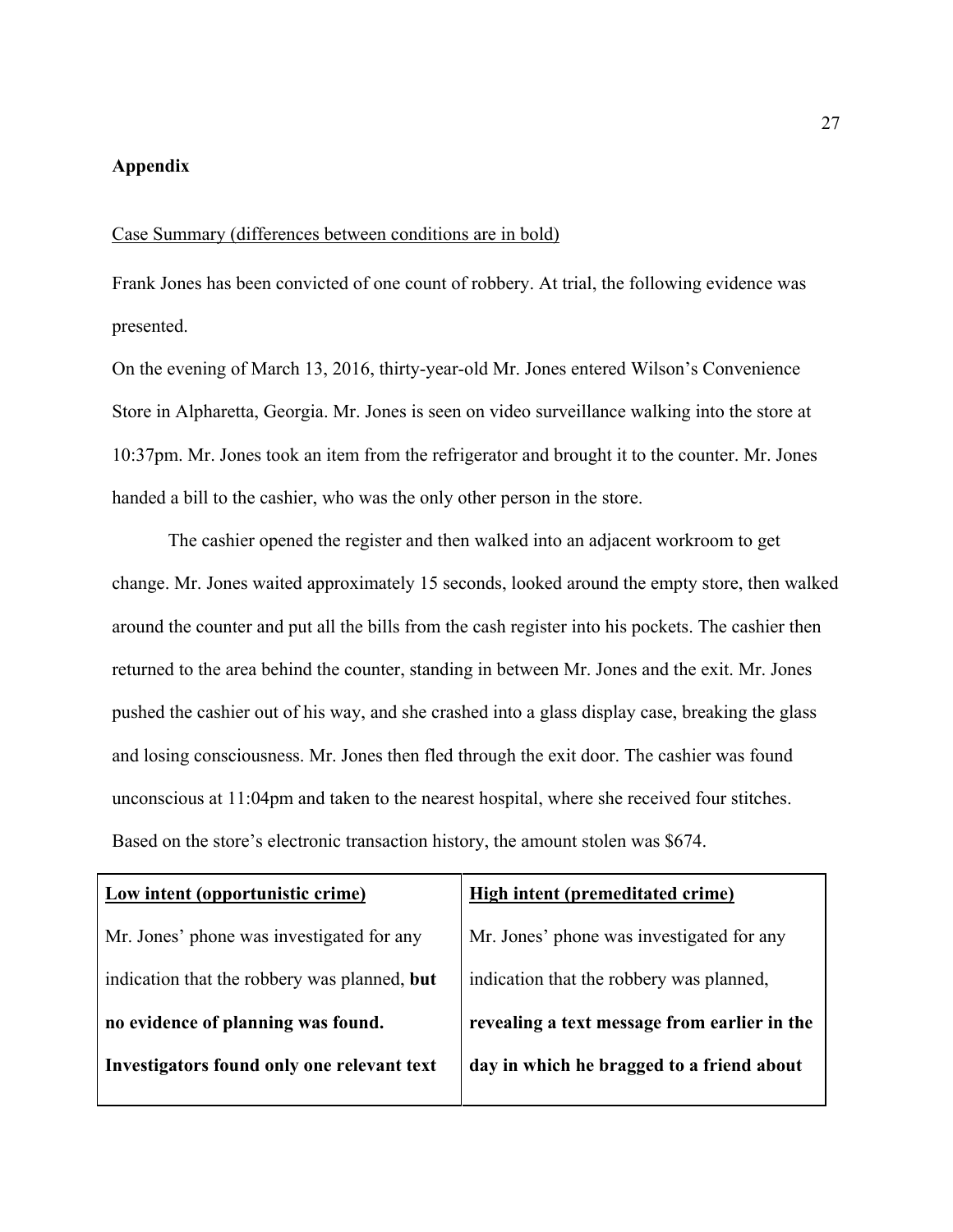| message from a friend of Mr. Jones asking | I his plans to "strong arm" the store when he |
|-------------------------------------------|-----------------------------------------------|
| him to pick up some milk from the store.  | knew there was only one cashier on duty.      |
|                                           |                                               |

# Additional Facts

Before you announce Mr. Jones' sentence, you are given additional facts about the case.

First, you are informed that after he was found guilty of robbery, prosecutors discovered that…

| <b>Low Criminal History</b>                  | <b>High Criminal History</b>                 |
|----------------------------------------------|----------------------------------------------|
| Mr. Jones has never before been convicted    | Mr. Jones has been previously convicted of   |
| or arrested for any other crimes in any U.S. | another robbery in a different U.S. state    |
| state.                                       | and served his full prison sentence for that |
|                                              | crime.                                       |
|                                              |                                              |

At the end of the current trial, Mr. Jones was asked if he would like to make a statement to the victim in the courtroom. He provided the following statement:

| <b>Sincere Apology</b>                    | <b>Insincere Apology</b>                         |
|-------------------------------------------|--------------------------------------------------|
| I am truly sorry for causing you all this | I am sorry about what happened to you. I         |
| pain. I understand that what I did was    | didn't think it would turn out this way. I can't |
|                                           |                                                  |